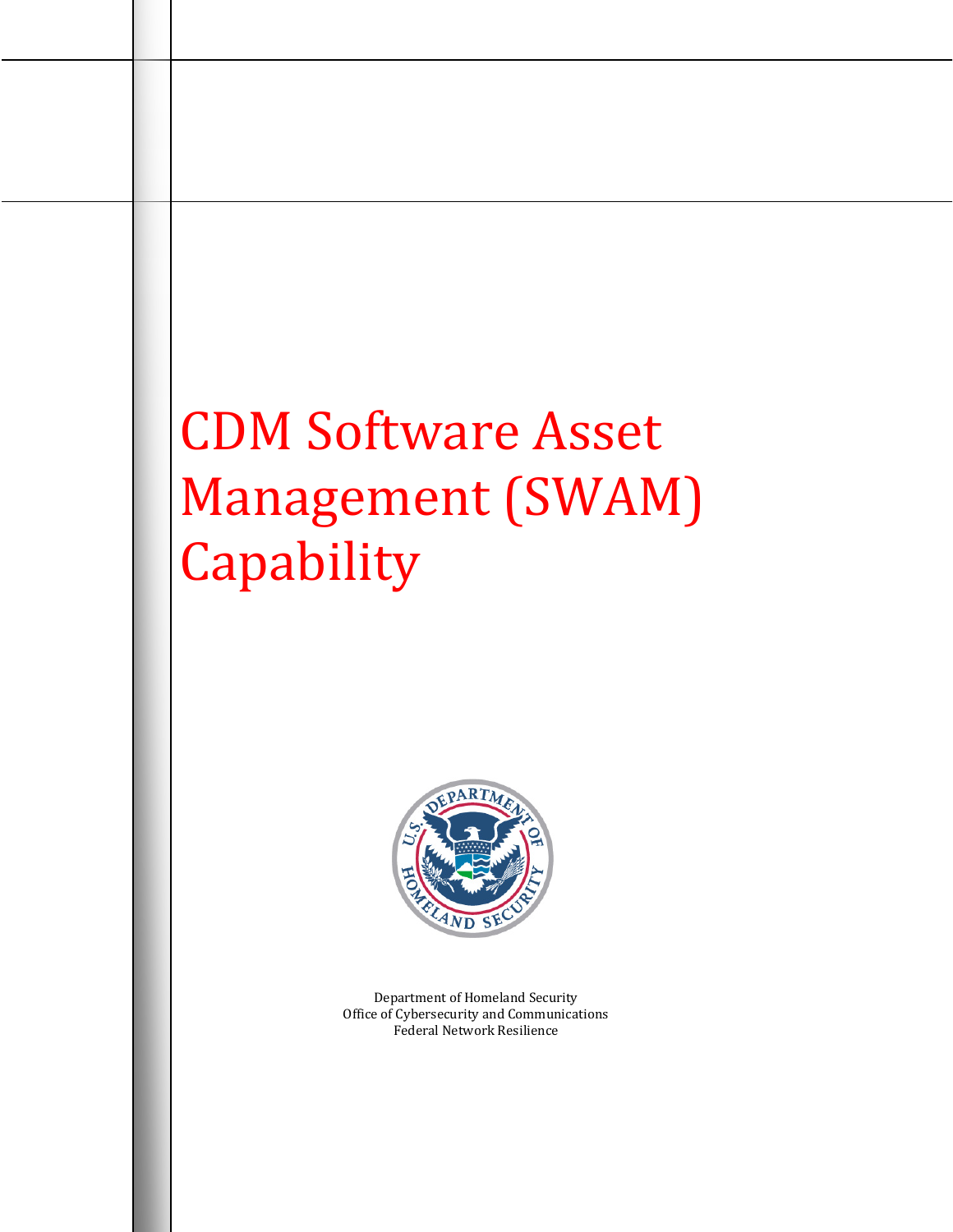# **Table of Contents**

| 1 |                 |                                                                                                                                                           |  |  |  |
|---|-----------------|-----------------------------------------------------------------------------------------------------------------------------------------------------------|--|--|--|
| 2 |                 |                                                                                                                                                           |  |  |  |
|   | $\mathcal{I}$ . | QUESTION: WHAT TYPES OF ATTACKS ARE WE TRYING TO ADDRESS WITH SOFTWARE                                                                                    |  |  |  |
|   | 2.              | QUESTION: HOW DOES SOFTWARE ASSET MANAGEMENT ADDRESS THESE TYPES OF                                                                                       |  |  |  |
|   | 3.              |                                                                                                                                                           |  |  |  |
| 3 |                 |                                                                                                                                                           |  |  |  |
|   | 4.              |                                                                                                                                                           |  |  |  |
|   | 5.              | <b>QUESTION: WHAT CAPABILITIES DOES SOFTWARE ASSET MANAGEMENT SUPPORT?8</b>                                                                               |  |  |  |
|   | 6.              | QUESTION: WHAT CAPABILITIES PROVIDE "COMPENSATING CONTROLS" TO SOFTWARE                                                                                   |  |  |  |
| 4 |                 | HOW DOES SOFTWARE ASSET MANAGEMENT PREVENT ATTACKS FROM "BAD"                                                                                             |  |  |  |
|   |                 |                                                                                                                                                           |  |  |  |
|   | 7.              | QUESTION: HOW CAN MALICIOUS SOFTWARE BE MANAGED THROUGH BLACKLISTS AND                                                                                    |  |  |  |
|   | 8.              |                                                                                                                                                           |  |  |  |
|   | 9.              | QUESTION: SHOULD THE BLACKLIST AND WHITELIST BE APPLIED IN THE SAME MANNER                                                                                |  |  |  |
|   | 10.             | <b>QUESTION: ARE WHITELISTS OR BLACKLISTS BETTER FOR BLOCKING BAD SOFTWARE? 10</b>                                                                        |  |  |  |
|   |                 |                                                                                                                                                           |  |  |  |
| 5 |                 |                                                                                                                                                           |  |  |  |
|   | 11.             | QUESTION: WHAT IS THE DESIRED STATE FOR SOFTWARE ASSET MANAGEMENT? 11                                                                                     |  |  |  |
|   | 12.<br>13.      | QUESTION: ARE SOFTWARE MANAGEMENT FUNCTIONS PART OF THE DESIRED STATE? 11<br><b>QUESTION: HOW SHOULD/COULD AN ORGANIZATION ASSIGN SOFTWARE MANAGEMENT</b> |  |  |  |
|   |                 |                                                                                                                                                           |  |  |  |
|   | 14.             | QUESTION: ARE ANTIVIRUS PRODUCTS DIFFERENT FROM SOFTWARE ASSET                                                                                            |  |  |  |
|   | 15.             | <b>OUESTION: WHAT IS THE DESIRED STATE INVENTORY FOR SOFTWARE ASSET</b>                                                                                   |  |  |  |
|   | 16.             | QUESTION: WHAT DATA SHOULD BE RECORDED IN DESIRED STATE?14                                                                                                |  |  |  |
|   | 17.             | <b>QUESTION: HOW DOES AN ORGANIZATION DETERMINE ITS DESIRED STATE?  15</b>                                                                                |  |  |  |
|   | 18.             | QUESTION: HOW DOES AN ORGANIZATION DETERMINE WHEN CHANGES NEED TO BE                                                                                      |  |  |  |
|   |                 |                                                                                                                                                           |  |  |  |
| 6 |                 |                                                                                                                                                           |  |  |  |
|   | 19.             |                                                                                                                                                           |  |  |  |
|   | 20.             |                                                                                                                                                           |  |  |  |
|   | 21.<br>22.      | QUESTION: WHAT DATA SHOULD BE RECORDED IN ACTUAL STATE? 18<br><b>QUESTION: HOW DOES AN ORGANIZATION DETERMINE ITS ACTUAL STATE?19</b>                     |  |  |  |
|   |                 |                                                                                                                                                           |  |  |  |
| 7 |                 |                                                                                                                                                           |  |  |  |
|   | 23.             | QUESTION: HOW DOES AN ORGANIZATION FIND THE DIFFERENCE BETWEEN DESIRED                                                                                    |  |  |  |
| 8 |                 |                                                                                                                                                           |  |  |  |
|   | 24.             | <b>QUESTION: WHAT OPTIONS ARE AVAILABLE FOR ADDRESSING THE DIFFERENCES</b>                                                                                |  |  |  |
|   | 25.             | QUESTION: HOW CAN WE PREVENT UNAUTHORIZED SOFTWARE FROM GETTING ON THE                                                                                    |  |  |  |
|   |                 |                                                                                                                                                           |  |  |  |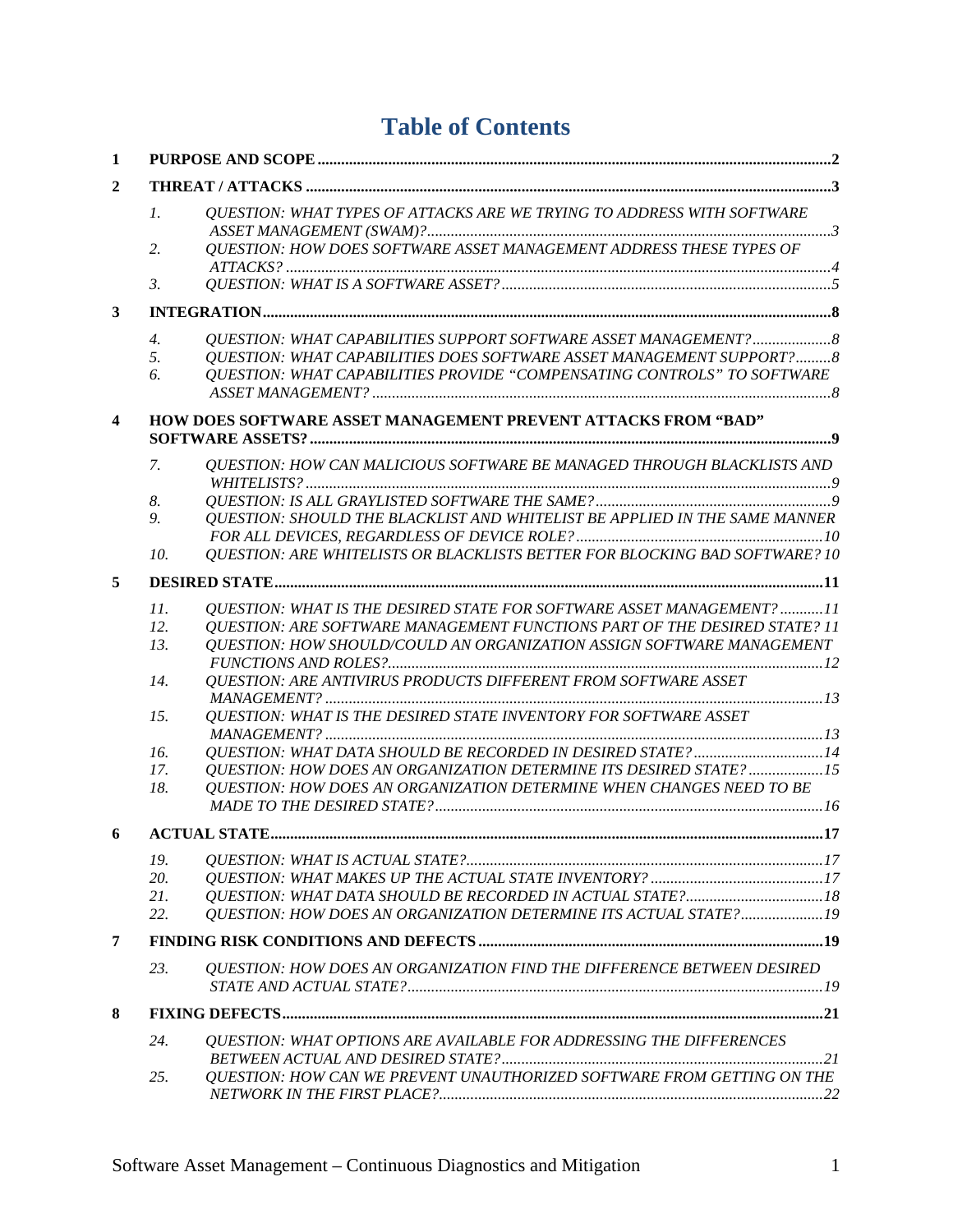## <span id="page-2-0"></span>**1 PURPOSE AND SCOPE**

This tool outlines and documents issues of relevance to implementing the Software Asset Management (SWAM) Capability as part of Continuous Diagnostics and Mitigation (CDM). This toolkit provides general information on the SWAM capabilities and implications thereof. Further, this toolkit highlights consideration that technical implementers as well as managers may have when understanding how to effectively implement SWAM to better manage cybersecurity risk.

Additional considerations, inquiries, and suggestions for revision or addition can be submitted to: [cdm.fnr@hq.dhs.gov.](mailto:cdm.fnr@hq.dhs.gov) This toolkit will be updated as required.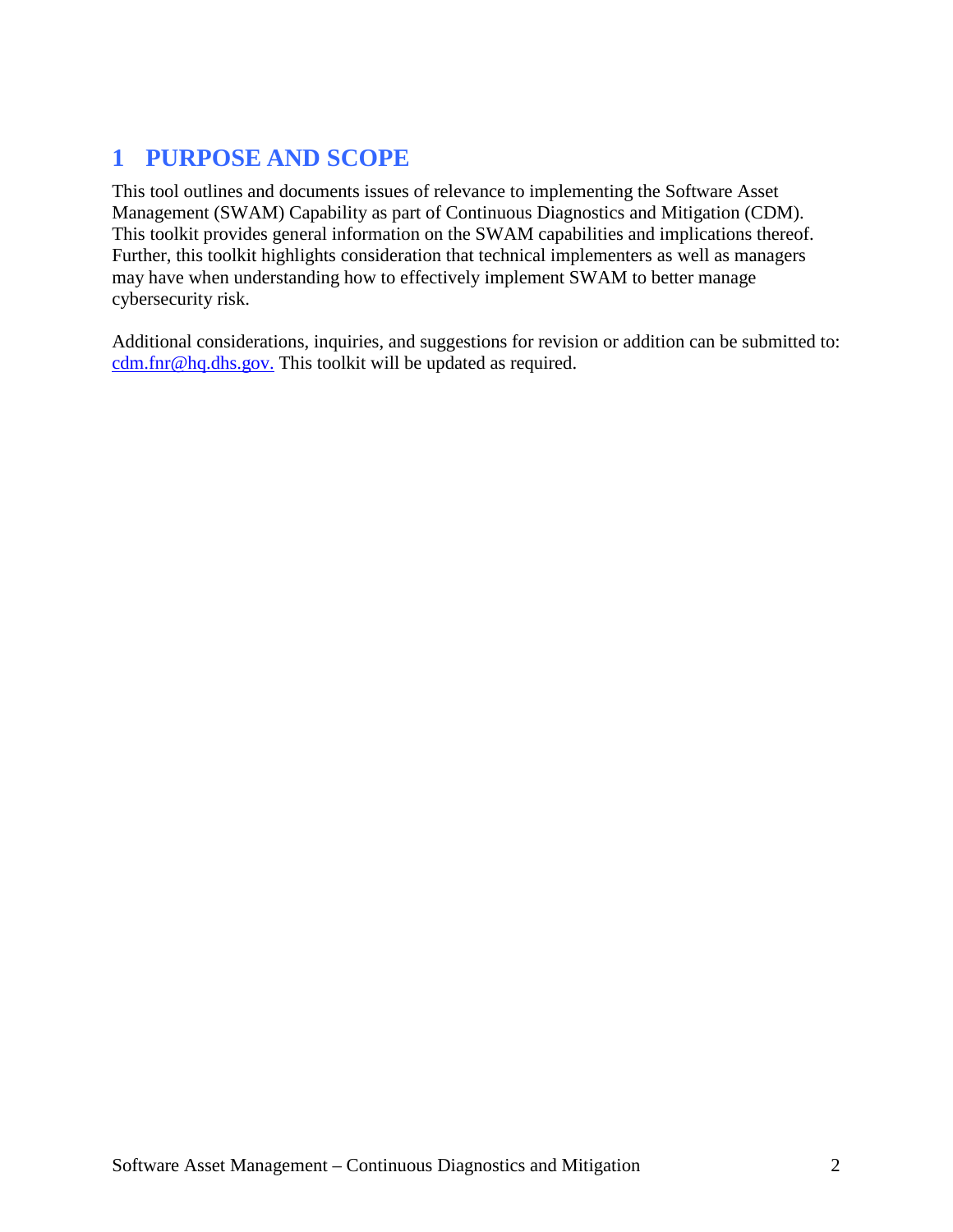## <span id="page-3-1"></span><span id="page-3-0"></span>**2 THREAT / ATTACKS**

#### **1. QUESTION: WHAT TYPES OF ATTACKS ARE WE TRYING TO ADDRESS WITH SOFTWARE ASSET MANAGEMENT (SWAM)?**

**Answer:** SWAM addresses attacks that result from unauthorized software and from malicious software. SWAM also indirectly addresses attacks based on unsafe configurations and out-of-date patches.

**Background:** Because modern software is complex and consists (typically) of thousands of files per product, it is very difficult for software managers to ensure that such software is:

- authorized & needed
- from a trusted supply chain (as opposed to including malicious code placed there by malefactors)
- safely configured (to reduce the attractiveness of particular targets and the likelihood of successful attacks)
- using current patches (to reduce the attractiveness of particular targets and the likelihood of successful attacks)

As a result, attackers frequently compromise devices by finding and exploiting weaknesses. SWAM addresses attack scenarios resulting from the difficulties related to the items above, particularly the first two bullets. SWAM indirectly supports the second two items. The quality of configuration settings (CCEs) and patching (CVEs/CWEs) for authorized software (with assigned setting/patch managers) are covered under the Configuration Setting Management (CSM) and Vulnerability Management (VUL) capabilities, respectively. SWAM supports the CSM and VUL capabilities by making sure we know what software is present so that it can be correctly configured and patched.

*The Software Asset Management capability addresses attacks resulting from lack of management of configuration settings or system vulnerabilities; it does not address attacks resulting from poor management of configuration settings or system vulnerabilities. Poor management by those assigned to address settings and patches is handled by CSM and VUL respectively.* 

*The Software Asset Management capability does not address attacks on devices that are unmanaged. Attacks on unmanaged devices are handled by the Hardware Asset Management capability.* 

*If a device is* managed *under hardware asset management, we assume that it is the responsibility of the device manager to either manage the software on*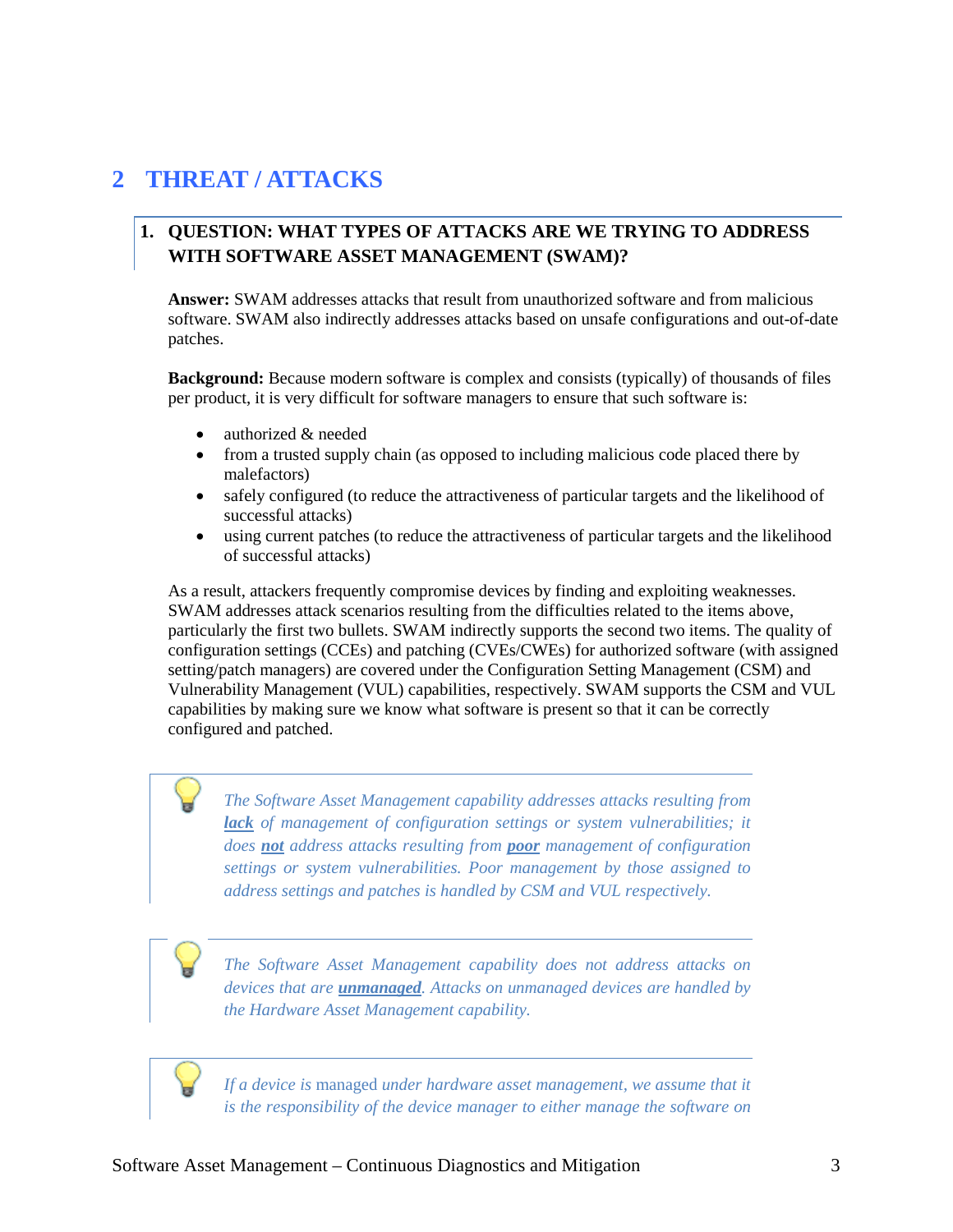*the device, or make sure that the software is managed. The roles involved in managing the software that might be delegated by the device manager are discussed below.* 

## <span id="page-4-0"></span>**2. QUESTION: HOW DOES SOFTWARE ASSET MANAGEMENT ADDRESS THESE TYPES OF ATTACKS?**

Answer: This capability addresses attacks that exploit the weaknesses listed in **Question 1**, as follows:

| <b>Weakness</b>                                                                                                                       | <b>How Addressed</b>                                                                                                                                                                                                                                                                                                                                                                                           |  |
|---------------------------------------------------------------------------------------------------------------------------------------|----------------------------------------------------------------------------------------------------------------------------------------------------------------------------------------------------------------------------------------------------------------------------------------------------------------------------------------------------------------------------------------------------------------|--|
| <b>Unauthorized Software Products</b>                                                                                                 | Directly<br>Assign devices to role(s).<br>O<br>For each device role, know what software<br>$\circ$<br>products are authorized.<br>Block other products from running, remove<br>$\circ$<br>them, or accept the risk (through a device-<br>specific authorization).                                                                                                                                              |  |
| <b>Unauthorized Executables</b><br>Malware inserted as<br>unauthorized executables<br>Malware inserted into<br>authorized executables | Directly<br>$\bullet$<br>For authorized products, know the executable<br>$\circ$<br>files associated with each. Validate file<br>integrity through a known digital fingerprint<br>for each executable file.<br>Block files that don't have a correct fingerprint<br>O<br>associated with an authorized product.                                                                                                |  |
| Unmanaged settings and patches (CCEs<br>and CVEs/CWEs) <sup>1</sup>                                                                   | Indirectly<br>$\bullet$<br>Ensure that a manager with the appropriate<br>$\circ$<br>skills and privileges is assigned to manage<br>these factors on each installed instance of a<br>product.<br>If no such manager(s) are explicitly assigned,<br>$\circ$<br>assume that the device manager is responsible.<br>Report all defects to the assigned manager for<br>$\circ$<br>correction and/or risk acceptance. |  |

 $\overline{a}$ 

<span id="page-4-1"></span><sup>&</sup>lt;sup>1</sup> Once software is identified, CCEs are directly handled by Configuration Setting Management, and CVEs/CWEs are directly handled by Vulnerability Management.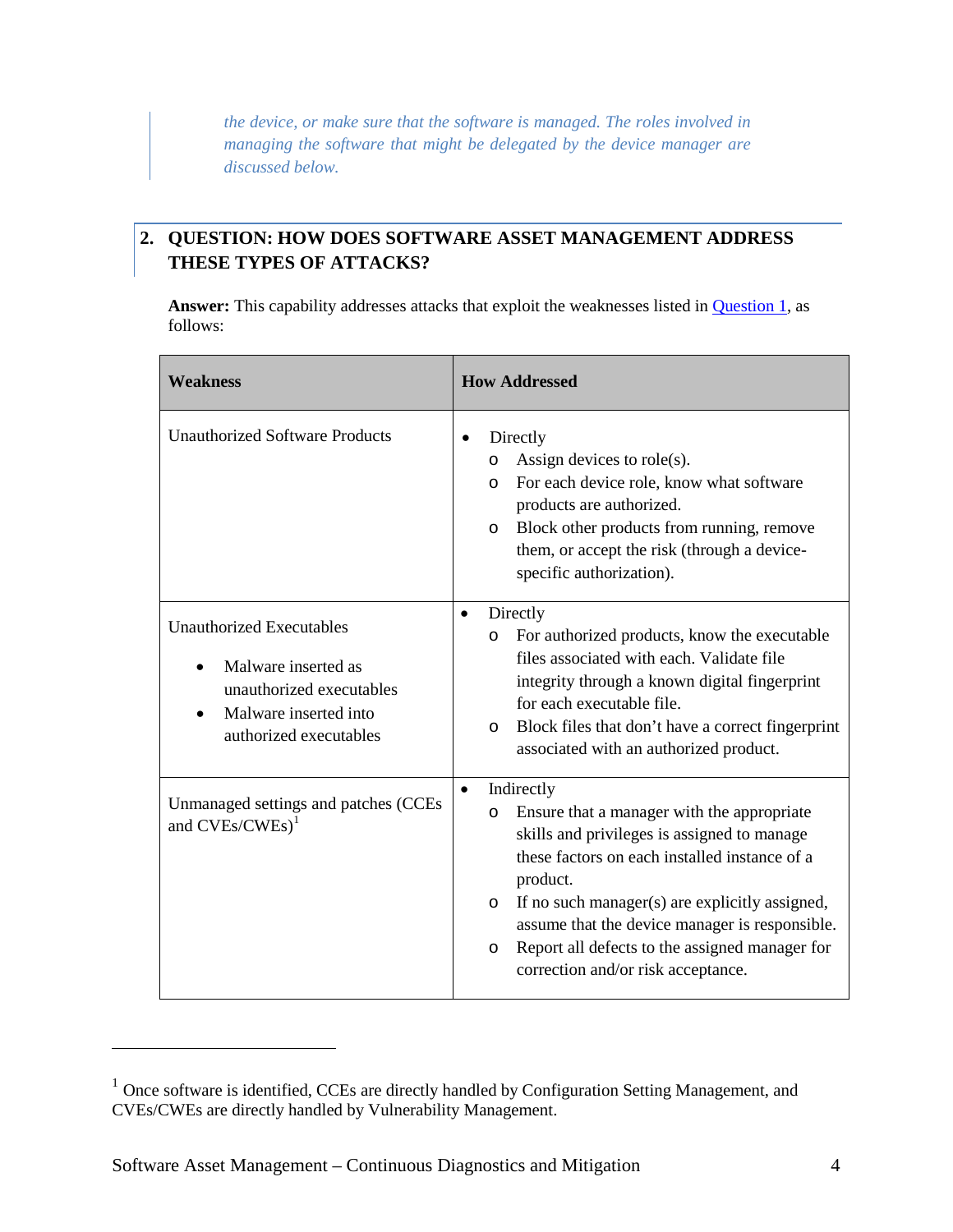*How hard is it to address weaknesses using the methods listed? There are millions of products–each product with thousands of executables—on many government networks. The fingerprints for each executable may change with each patch. Performing the tasks to address weaknesses manually would be infeasible. Appropriate automation is required. The automation tool must have data on the executables associated with each product and the valid fingerprints for each executable. It must also be able to selectively block products and executables. If the tool also provides data on known bad products and executables it further simplifies the process.*

#### <span id="page-5-0"></span>**3. QUESTION: WHAT IS A SOFTWARE ASSET?**

**Answer:** In general, a software asset can be as small as a line of source code or as large as a software suite made up of multiple products, thousands of individual executables, and countless lines of code.

**Background:** Software includes firmware, basic input/output systems (BIOS), operating systems, applications, services, and malware such as rootkits, trojans, viruses, and worms. Software assets are often described in terms of Common Platform Enumeration (CPE). CPE is a standardized method of describing and identifying classes of applications and operating systems present among an enterprise's computing assets.

**Products and Executables:** In order to manage software in an efficient way, we must select the level of assets to be managed. In CDM, we focus on *products* and *executables:*

- **a) PRODUCTS:** It is important to manage software *products* because this is the level of abstraction by which software is typically licensed, listed in registries during installation, and executed by users. By *product* we mean a specific combination:
	- Vendor
	- Product
	- Release
	- Patch Level

*Are suites products? Suites are typically collections of products (as defined above) licensed and sold together. In cases where the individual products have the same content (registry entries, executables, etc.) whether sold individually or in the suite, it is simpler to ignore the suite, and focus on the products.*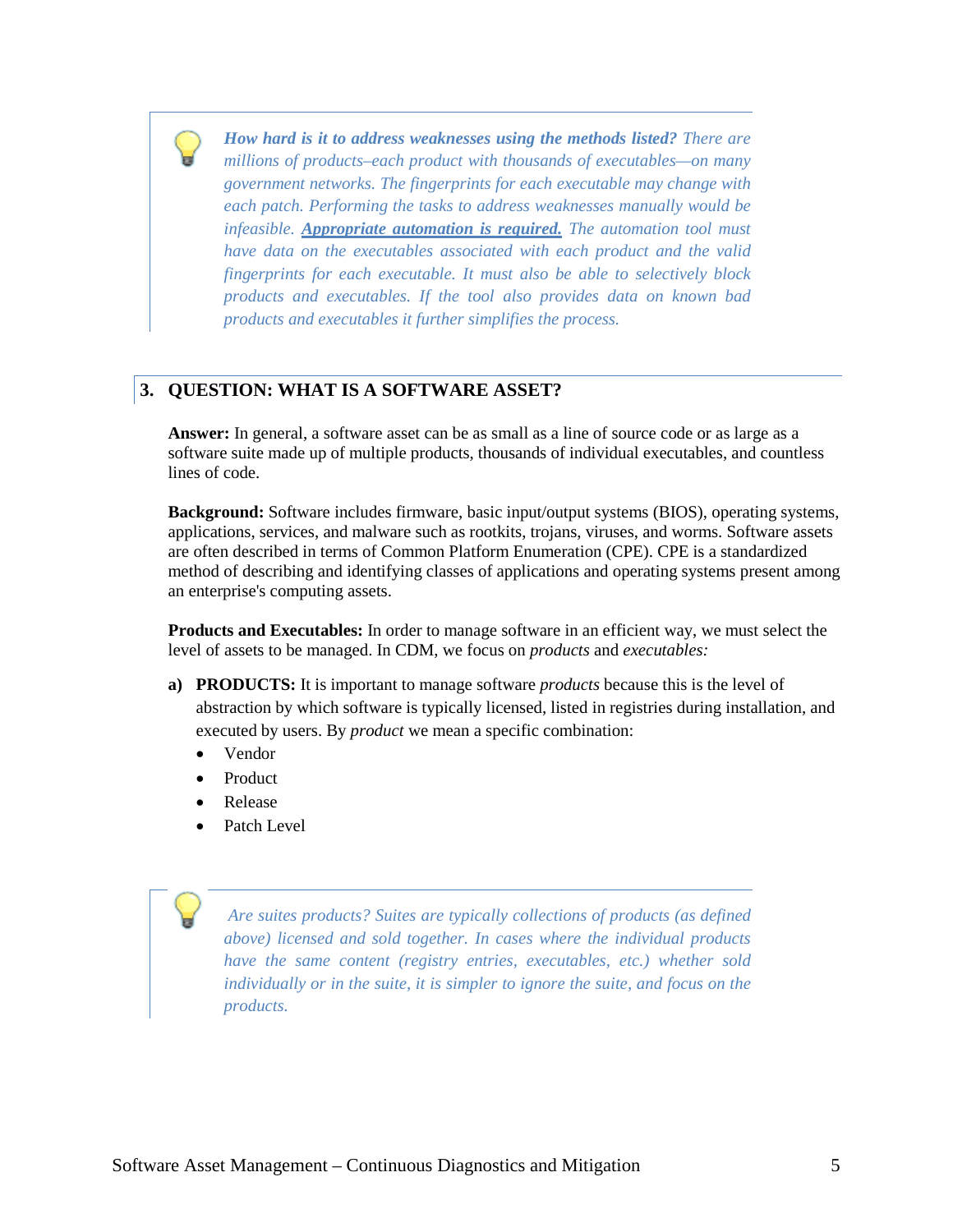*Software products are roughly equivalent to the software identified by the NIST Common Product Enumeration (CPE) (http://nvd.nist.gov/cpe.cfm) codes, and also by the ISO SWIDs [\(http://www.iso.org/iso/catalogue\\_detail.htm?csnumber=53670\)](http://www.iso.org/iso/catalogue_detail.htm?csnumber=53670).*

**b) EXECUTABLES:** To eliminate malware, it is important to focus on executable files. Malware may be introduced as a single file not associated with a product, or it may be introduced by substituting a file with malicious capability for an authorized executable within an authorized product. Linking executables to products and being able to validate that the executable present is the same one sent by the vendor are vital to identifying malware. Thus, an executable defined as "a specific file in persistent memory that can be loaded into active memory and executed by the CPU" is a software asset.

*At present, SWAM does not include mobile code that is downloaded each time it is executed as a software asset since network managers cannot generally configure or patch such code. Moreover, there is no good source for verifying that the code received matches what was intended. However, as the ability to validate whether such code should be trusted (or not) improves, mobile code could and should be treated as an asset to be managed.* 

*In the case of interpreted languages, source code may be treated as an executable even though it will be interpreted before being loaded in memory. The digital fingerprint of the source code file can be used to verify that it is the intended code. However, if the source code is compiled into machine code and only the machine code is loaded on the device where the product runs, the compiled code should be the only asset found on the target device.*

*ISO software identification tags (SWIDs) are capable of recording and reporting the list of executables that make up the product and the digital fingerprints of each file. This capability supports two meaningful supply chain analyses: First, do the executables reported in the SWID match the expected executables for the product? If not, the product may have been tampered with before installation. Second, do the executables reported in*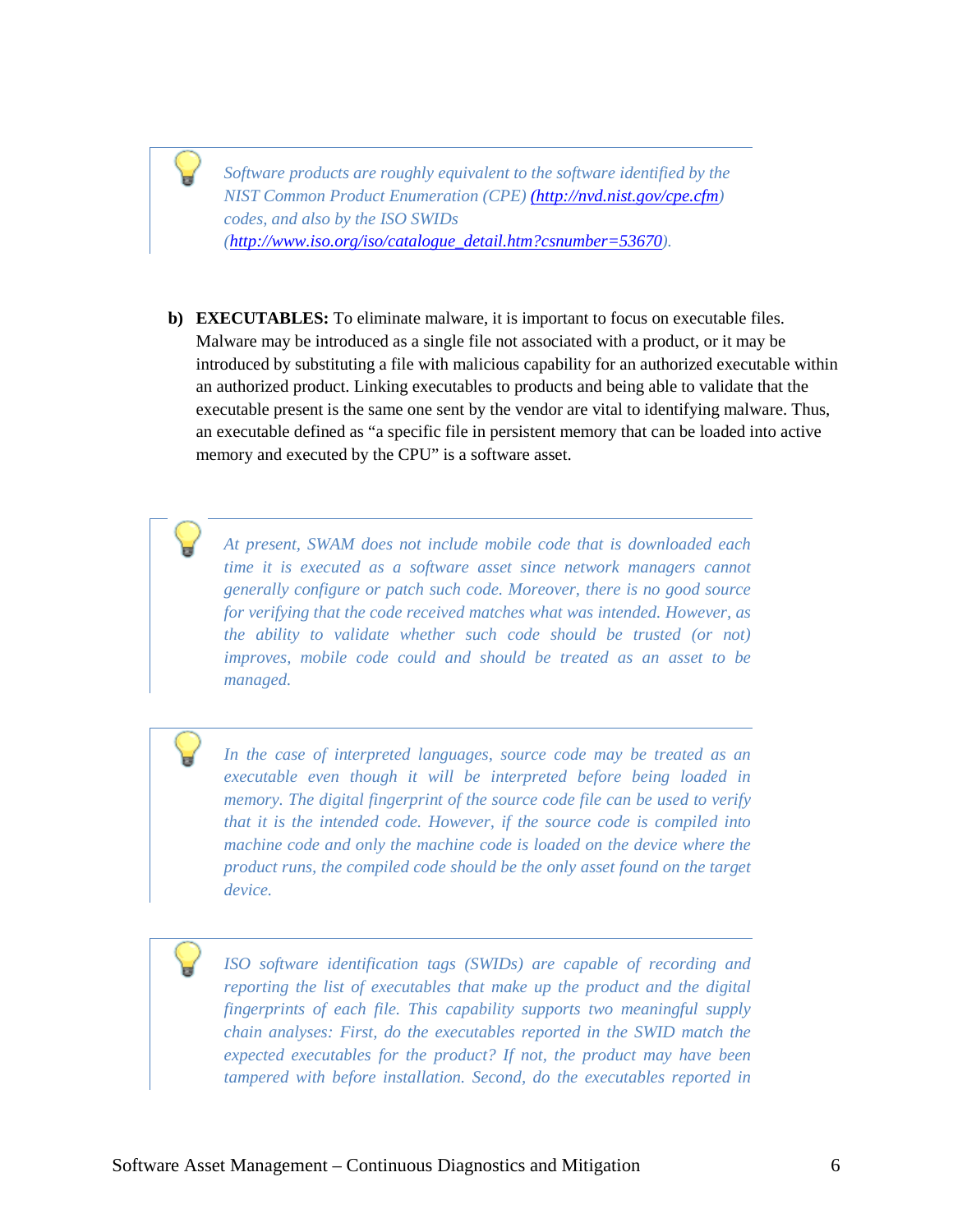*the SWID match the executables currently on the device? If not, the product may have been tampered with after installation.* 

*Common Platform Enumeration (CPE) is a standardized method of describing and identifying classes of applications, operating systems, and hardware devices present among an enterprise's computing assets. CPE can be used as a source of information for enforcing and verifying IT management policies relating to these assets, such as vulnerability, configuration, and remediation policies. (See [https://register.mitre.org/devdays/certified\\_swid\\_tags\\_integration\\_cpe\\_nam](https://register.mitre.org/devdays/certified_swid_tags_integration_cpe_names.pdf) [es.pdf.](https://register.mitre.org/devdays/certified_swid_tags_integration_cpe_names.pdf))* 

*TagVault.org is a registration and certification organization which provides tools that are used internally within a software publisher's environment to validate normalized and registered names, to validate that a minimum amount of data is included in the software identification (SWID) tag based on certification level, and to digitally sign the certified tag. (See [https://register.mitre.org/devdays/certified\\_swid\\_tags\\_integration\\_cpe\\_nam](https://register.mitre.org/devdays/certified_swid_tags_integration_cpe_names.pdf) [es.pdf.](https://register.mitre.org/devdays/certified_swid_tags_integration_cpe_names.pdf))* 

#### **Links to Related Resources**

• Certified SWID Tag Integration with Common Platform Enumeration names

[https://register.mitre.org/devdays/certified\\_swid\\_tags\\_integration\\_cpe\\_names.pdf](https://register.mitre.org/devdays/certified_swid_tags_integration_cpe_names.pdf)

• ISO/IEC 19770-1:2012 -- Information technology -- Software asset management -- Part 1: Processes and tiered assessment of conformance

[http://www.iso.org/iso/iso\\_catalogue/catalogue\\_ics/catalogue\\_detail\\_ics.htm?csnumber=56000](http://www.iso.org/iso/iso_catalogue/catalogue_ics/catalogue_detail_ics.htm?csnumber=56000)

• ISO/IEC 19770-2:2009 -- Information technology -- Software asset management -- Part 2: Software identification tag

[http://www.iso.org/iso/catalogue\\_detail.htm?csnumber=53670](http://www.iso.org/iso/catalogue_detail.htm?csnumber=53670)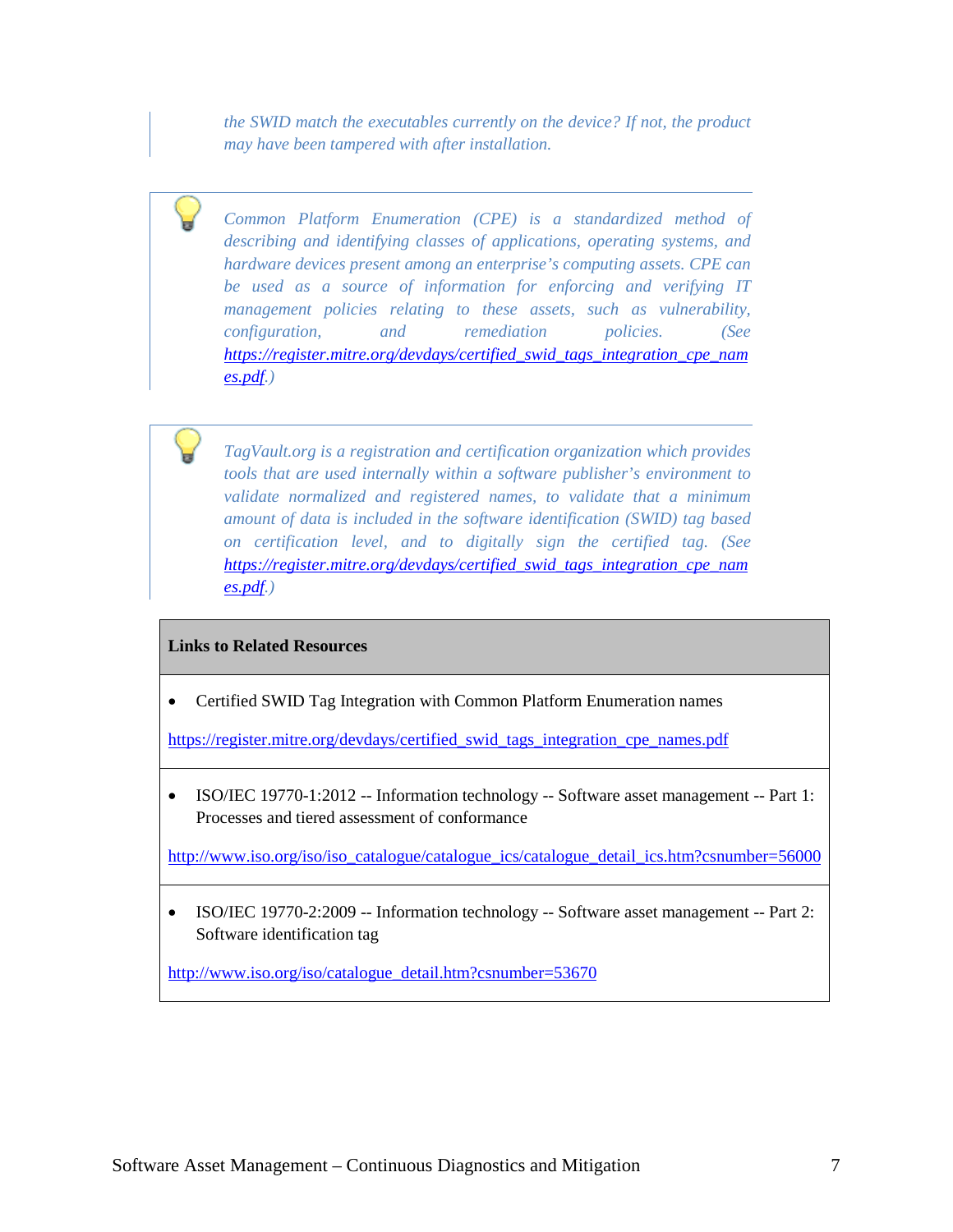# <span id="page-8-1"></span><span id="page-8-0"></span>**3 INTEGRATION**

#### **4. QUESTION: WHAT CAPABILITIES SUPPORT SOFTWARE ASSET MANAGEMENT?**

**Answer:** Hardware Asset Management (HWAM).

Hardware Asset Management is the only capability that directly supports the implementation of software asset management. It is impossible to check for a software asset if we do not know where it was or should be installed.

*You can't manage (or find) software on a device if you don't know the device is there.*

#### <span id="page-8-2"></span>**5. QUESTION: WHAT CAPABILITIES DOES SOFTWARE ASSET MANAGEMENT SUPPORT?**

**Answer:** Vulnerability management and configuration settings management.

Software asset management is necessary for proper execution of both vulnerability management and configuration settings management: an organization must complete software asset management before it can implement vulnerability management and configuration settings management. In other words, it is impossible to check for software versions or settings under configuration settings management or the status of patches under vulnerability management without first having an inventory of software within an organization.

*You can't manage (or find) needed configurations or patches for a software product if you don't know the product is there.* 

#### <span id="page-8-3"></span>**6. QUESTION: WHAT CAPABILITIES PROVIDE "COMPENSATING CONTROLS" TO SOFTWARE ASSET MANAGEMENT?**

**Answer:** Vulnerability management and configuration settings management.

Both vulnerability management and configuration settings management provide compensating controls to software asset management as both capabilities, when properly implemented, have the potential to discover unauthorized or unknown software installed in the network.

*Many tools can help identify what software is in the actual state.*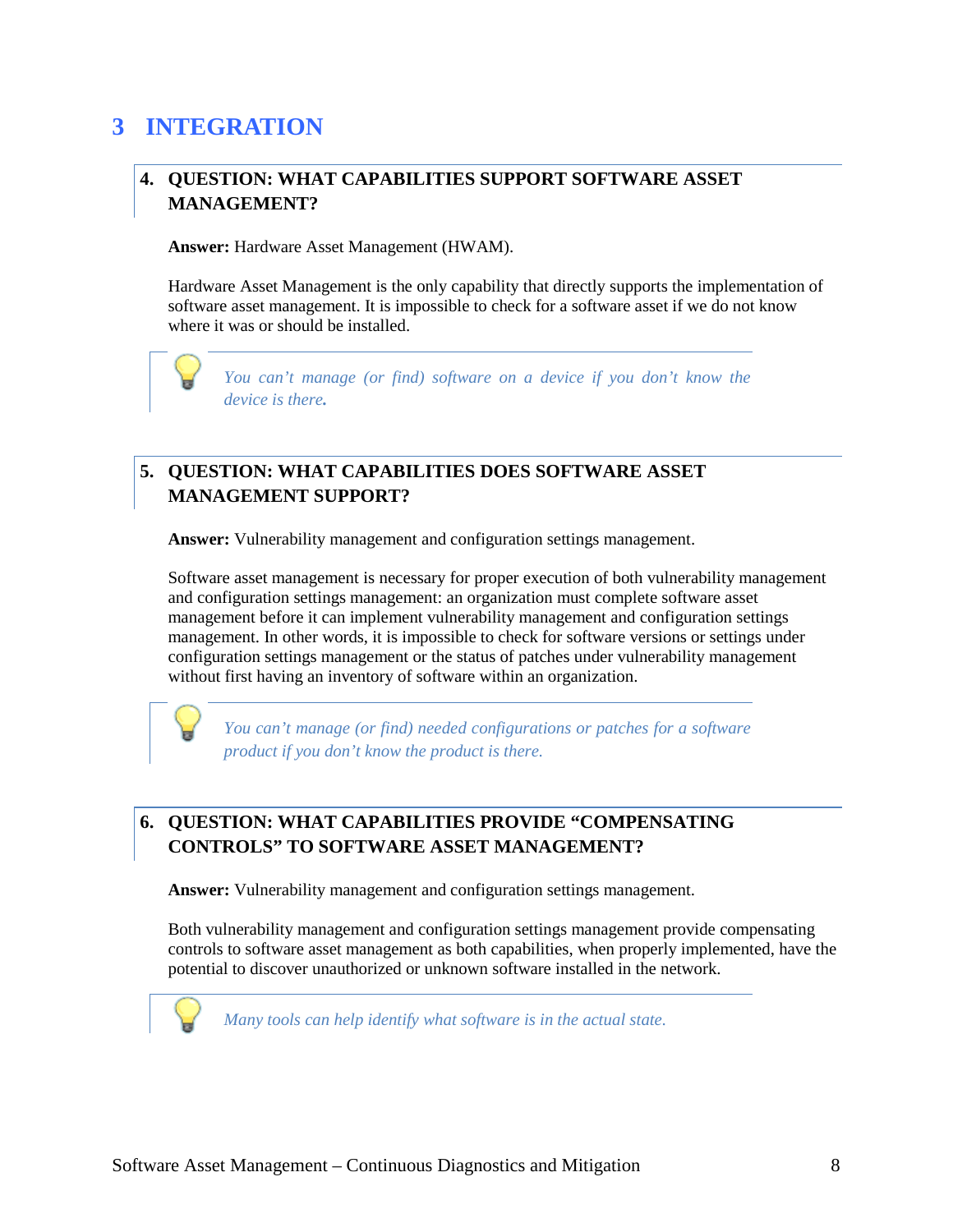## <span id="page-9-0"></span>**4 HOW DOES SOFTWARE ASSET MANAGEMENT PREVENT ATTACKS FROM "BAD" SOFTWARE ASSETS?**

## <span id="page-9-1"></span>**7. QUESTION: HOW CAN MALICIOUS SOFTWARE BE MANAGED THROUGH BLACKLISTS AND WHITELISTS?**

**Answer:** From a trust perspective, software can be categorized according to the following lists:

- White list "known good" or trusted software
- Black list "known bad" or untrusted software
- Gray list observed software that is not known to be good or bad at a moment in time

Whitelisting (blocking all software except for trusted software) and blacklisting (blocking all untrusted software) can be used as strategies to block malware.

*Should unauthorized software be kept off a device (whitelisting) and/or have its execution blocked (blacklisting)? Each of these approaches can be used alone to keep untrusted software from running. However, using both approaches together provides compensating controls so that if one fails, the other can block execution. In particular, whitelisting software that blocks execution of malware that may be downloaded inadvertently is a more effective protection against such malware.* 

*Whether to allow graylisted software to run is a judgment call. Se[e Question](#page-9-2)  [8.](#page-9-2)* 

#### <span id="page-9-2"></span>**8. QUESTION: IS ALL GRAYLISTED SOFTWARE THE SAME?**

**Answer:** No. The gray list may be divided into two parts:

- Allowed gray list List of graylisted items that we will assume are safe and allow to execute. This might include, for example, software newly installed by approved personnel at an agency which distributed a Software Configuration Control Board.
- Disallowed gray list All other graylisted software, which should not be allowed to run. This might include software not installed/downloaded by an approved installer (for example, as a result of a phishing attack).

 *There is an increased risk in allowing graylisted software to run. This risk must be reflected in risk scoring. The organization should seek to minimize*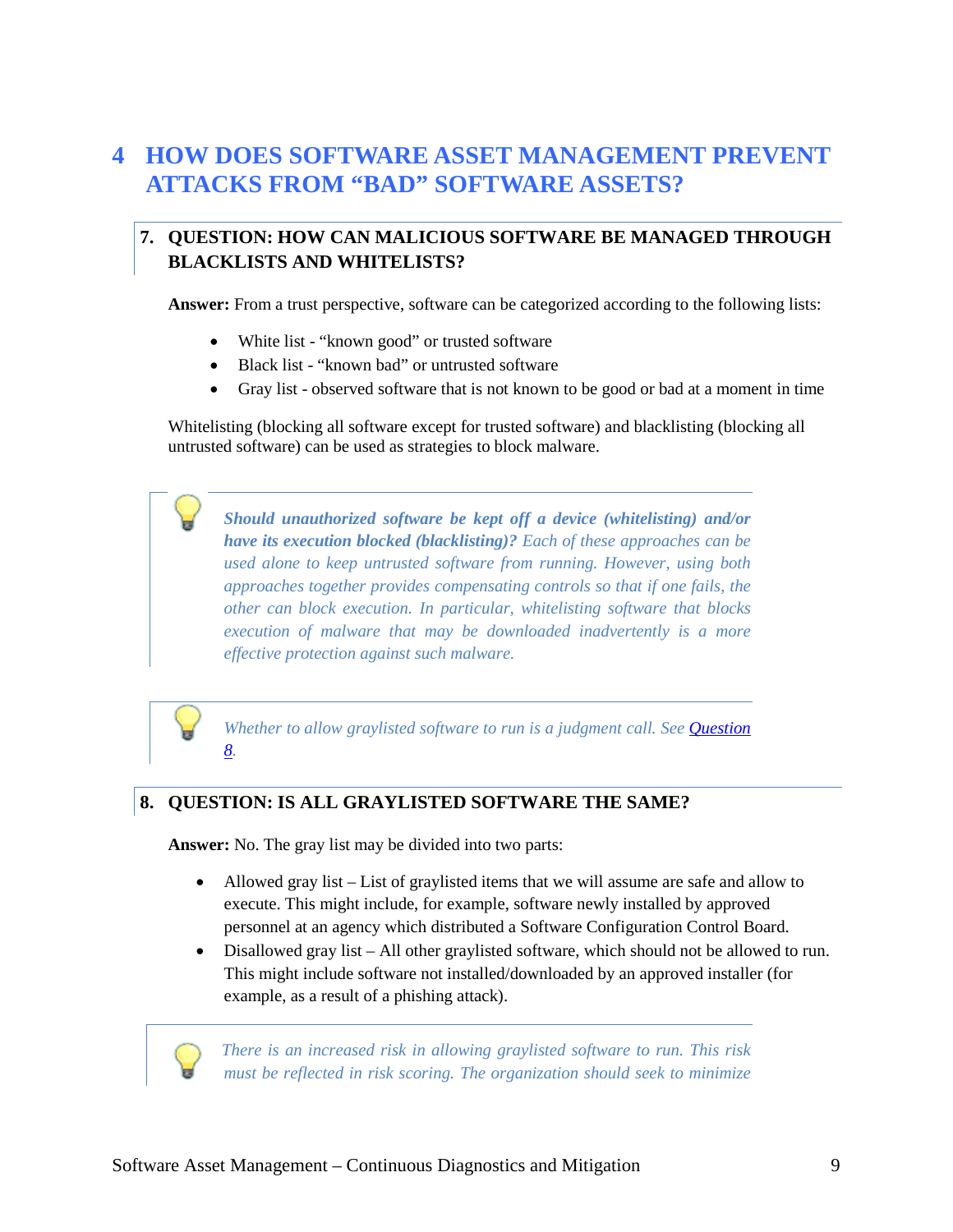*the amount of graylisted software by determining the trustworthiness of the software and moving it to the white or black lists.* 

## <span id="page-10-0"></span>**9. QUESTION: SHOULD THE BLACKLIST AND WHITELIST BE APPLIED IN THE SAME MANNER FOR ALL DEVICES, REGARDLESS OF DEVICE ROLE?**

**Answer:** No. These lists are not universal. Different kinds of devices have different roles and need different software. Examples include:

- Routers, user workstations, and mobile devices often have very different operating systems.
- Software that is appropriate on Windows servers (for example, MS-Exchange) should not be installed on user workstations (which might be allowed to have, for example, MS-Outlook).

The organization must define enough device roles so that whitelists and blacklists can be specific enough to limit software to that needed on the device without requiring a large number of exceptions.

**Definition:** *Device role* means the business and/or technical function(s) that the device is intended to perform, such that the role correlates closely with (and determines) the software needed on the device.

#### <span id="page-10-1"></span>**10. QUESTION: ARE WHITELISTS OR BLACKLISTS BETTER FOR BLOCKING BAD SOFTWARE?**

**Answer:** Whitelisting has strong potential to block more malware than blacklisting.

**Blacklists:** Most antivirus software operates by blocking software that is known to be bad; it operates as a blacklist. Periodic antivirus updates provide data to identify new known bad signatures. Given this approach, attackers have found blacklisting relatively easy to defeat by modifying malicious code slightly to prevent detection. This has created an significant increase in the absolute number of known bad signatures as well as in the amount of malicious code that slips through antivirus (or other blacklisting) software before it becomes "known." As a result, blacklisting is increasingly defeated and ineffective.

**Whitelists:** An alternate model is to allow only known good software to be executed; this is a whitelisting approach. Because the organization controls its whitelist and can keep it to a certain size, the whitelist is easier to manage. The whitelist cannot be manipulated as easily by the attacker. New versions of malware are automatically blocked (when software is identified at the executable level). Thus, whitelisting has strong potential to block more malware, including advanced persistent threats and zero-day malware.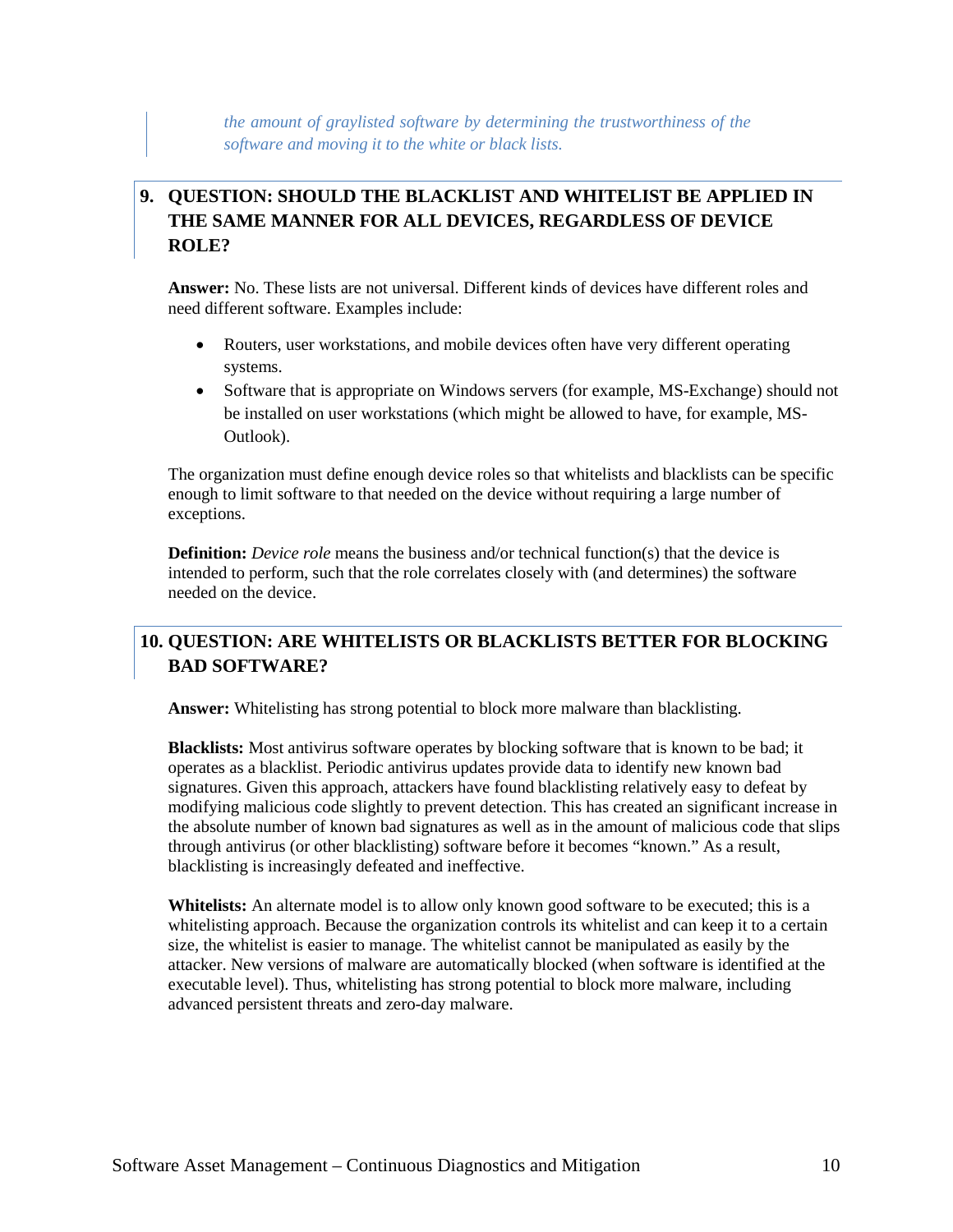## <span id="page-11-1"></span><span id="page-11-0"></span>**5 DESIRED STATE**

#### **11. QUESTION: WHAT IS THE DESIRED STATE FOR SOFTWARE ASSET MANAGEMENT?**

**Answer:** The desired state for software asset management is that every authorized device contains only the authorized (known good) software required for the role the device has been assigned. In the short term, an organization may permit selected software in an allowed graylist to execute, but this is less than ideal. In this desired state:

- Only known good software (whitelisted software) and selected graylisted software (not known to be bad or good) are allowed to be installed on the device or allowed to execute.
- Information about individuals who manage software is available so risks can be reported to the responsible person.

#### <span id="page-11-2"></span>**12. QUESTION: ARE SOFTWARE MANAGEMENT FUNCTIONS PART OF THE DESIRED STATE?**

**Answer:** Depending on the organization, responsibility for software management may differ. In simple cases, each device manager is responsible for all software management functions on that device. In complex cases, different software management functions may be assigned to various groups, which must coordinate to manage software on a device. The desired state data for each software product must specify the person responsible for each software function for that product (on each device) so that risks/defects can be reported for resolution to the responsible person.

Software Product Management Functions:

- o Product Management (across the organization)
- o Installation (by device)
- o Configuration Setting Management (by device)
- o Patch Management (by device)

 *It is very important to ensure that accounts that are allowed to perform installation, configuration settings, and patching do not become infected by malware that might typically be delivered via email and web browsing. While these activities are not formally part of software asset management, preventing these accounts from accessing email and browsers is vital to preventing malicious software from being installed.* 

 *The choice of who manages software may affect risk scoring rules, as they change the amount of risk managed by each group.*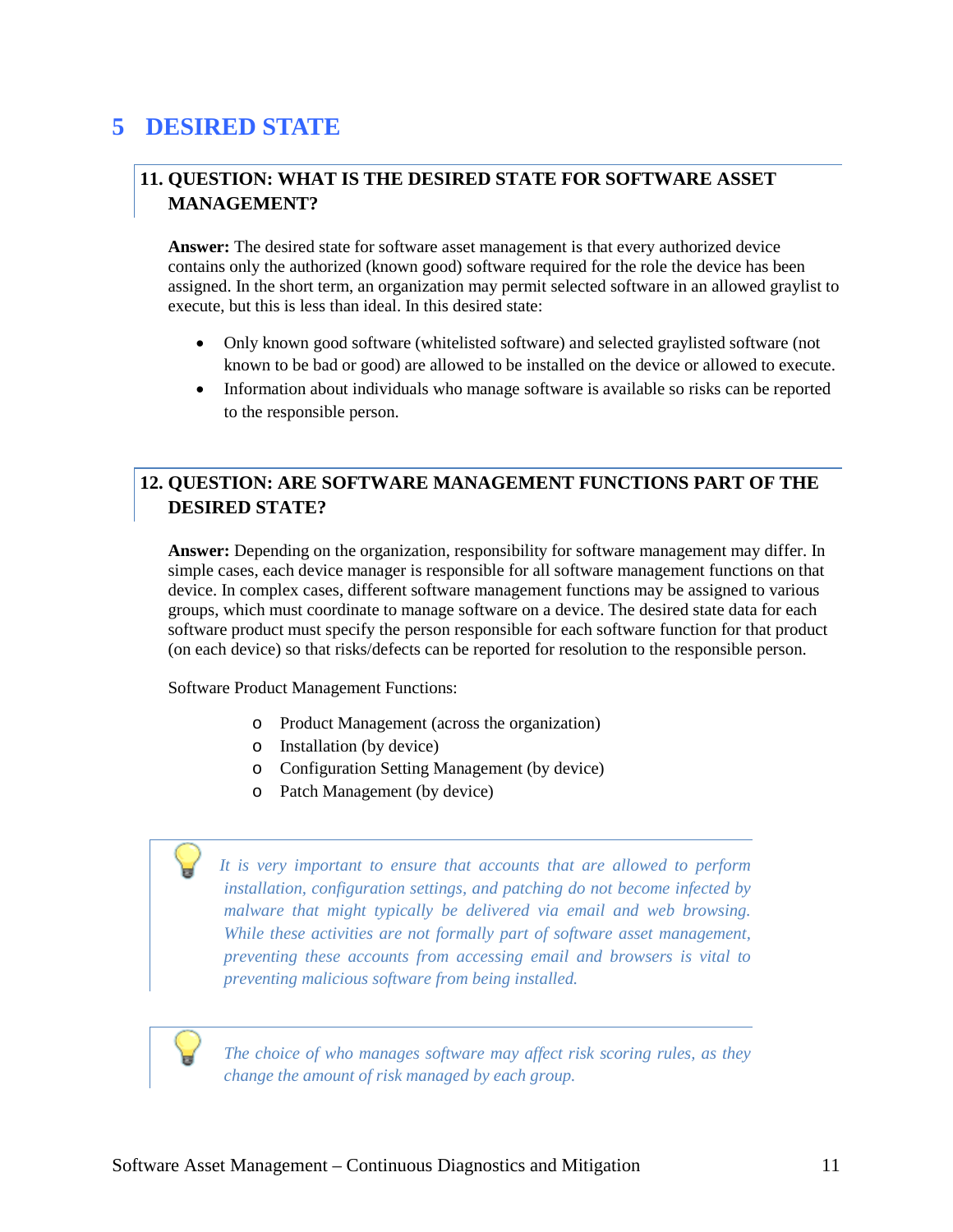#### <span id="page-12-0"></span>**13. QUESTION: HOW SHOULD/COULD AN ORGANIZATION ASSIGN SOFTWARE MANAGEMENT FUNCTIONS AND ROLES?**

**Answer:** Organizations should select a subject matter expert for the application (role or software suite) who understands the system and software dependencies, the security configurations, the patch cycle, and how to properly install the software. There are many ways to assign management tasks:

#### **Choice 1:** Automated or Manual

In many organizations, all software is installed *manually* by an administrator who runs install software on each local device. In other organizations, installation may be done *automatically* from a centralized console that uses a software installation tool to push the new software to all devices (in some scope). Both—or a combination—of these approaches are valid, but they typically change who is responsible; this change in responsibility must be reflected in the desired state data. Where an automated tool manages installation in a known scope, that scope can be used to record the automated tool's responsibility.

#### **Choice 2:** Centralized or Decentralized

Even in organizations using manual install procedures, some products (for example, database management systems) may require a central subject matter expert to perform the installation. Likewise, in patching, an organization may use automated *packages* to install software, executing the installation not from a central console, but from distributed locations. (This might be done to allow verification that the software install doesn't interfere with "local" software.) Clearly, if software is managed from a central console through full automation, the management will likely be centralized. The scope of responsibility can also change who is responsible for a specific function.

**Choice 3:** Generalist (device manager) or Specialist (e.g., SME in patching, or SME in the product)

 *The choices for how software management is performed may be different for different asset types. For example, custom software may be managed differently than COTS software.*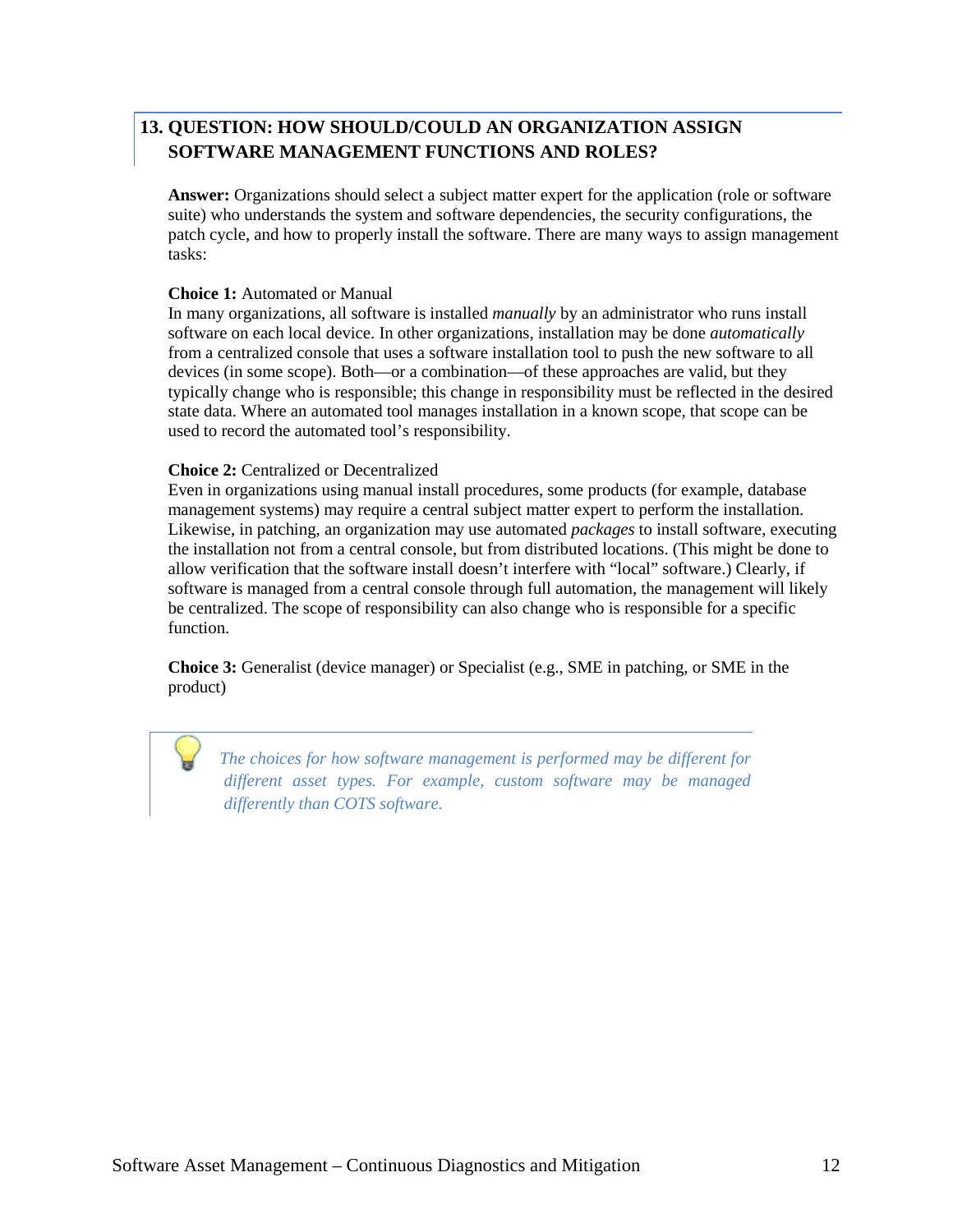#### <span id="page-13-0"></span>**14. QUESTION: ARE ANTIVIRUS PRODUCTS DIFFERENT FROM SOFTWARE ASSET MANAGEMENT?**

**Answer:** No. Antivirus products are part of software asset management; they typically operate by blocking known bad software**.** Antivirus products can be classified as generic blacklisting tools that are able to scan a system for known bad software. A robust deployment of antivirus products throughout the hosts in your enterprise is one of many tools that may be used to properly implement software asset management.

*Most current antivirus products are evolving towards trust by being able to perform heuristic scans of executables. Such heuristic scans can identify types of malicious programming such as the function calls or linked libraries a particular executable attempts to call, but antivirus products are still primarily blacklisting products.* 

#### <span id="page-13-1"></span>**15. QUESTION: WHAT IS THE** *DESIRED STATE* **INVENTORY FOR SOFTWARE ASSET MANAGEMENT?**

**Answer:** The desired state inventory for SWAM includes

- a list of the device role (se[e Question 13\)](#page-12-0) for every authorized device in the HWAM desired state
- a list for each role that identifies the software products and executables allowed to be installed/executed for each device role
- a complete listing, by device, of all authorized software that may be installed/executed on each device in the HWAM inventory

**Definition:** A software profile is the list of authorized software allowed to be installed and allowed to run for a device to execute the role it has been assigned.

 *Most agencies have some form of configuration control board able to assess and authorize software allowed on the enterprise. Most agencies implement the results of such boards through a defined set of checklists used in the creation of standard systems of predefined roles.* 

 *A problem facing most organizations is that this control board process misses a large amount of software which is actually installed and operates at the product level. Thus, it often misses drivers installed with peripheral devices, executables changed by patching, and other software products. By operating at the product level, it has little insight into executables and their supply chain.*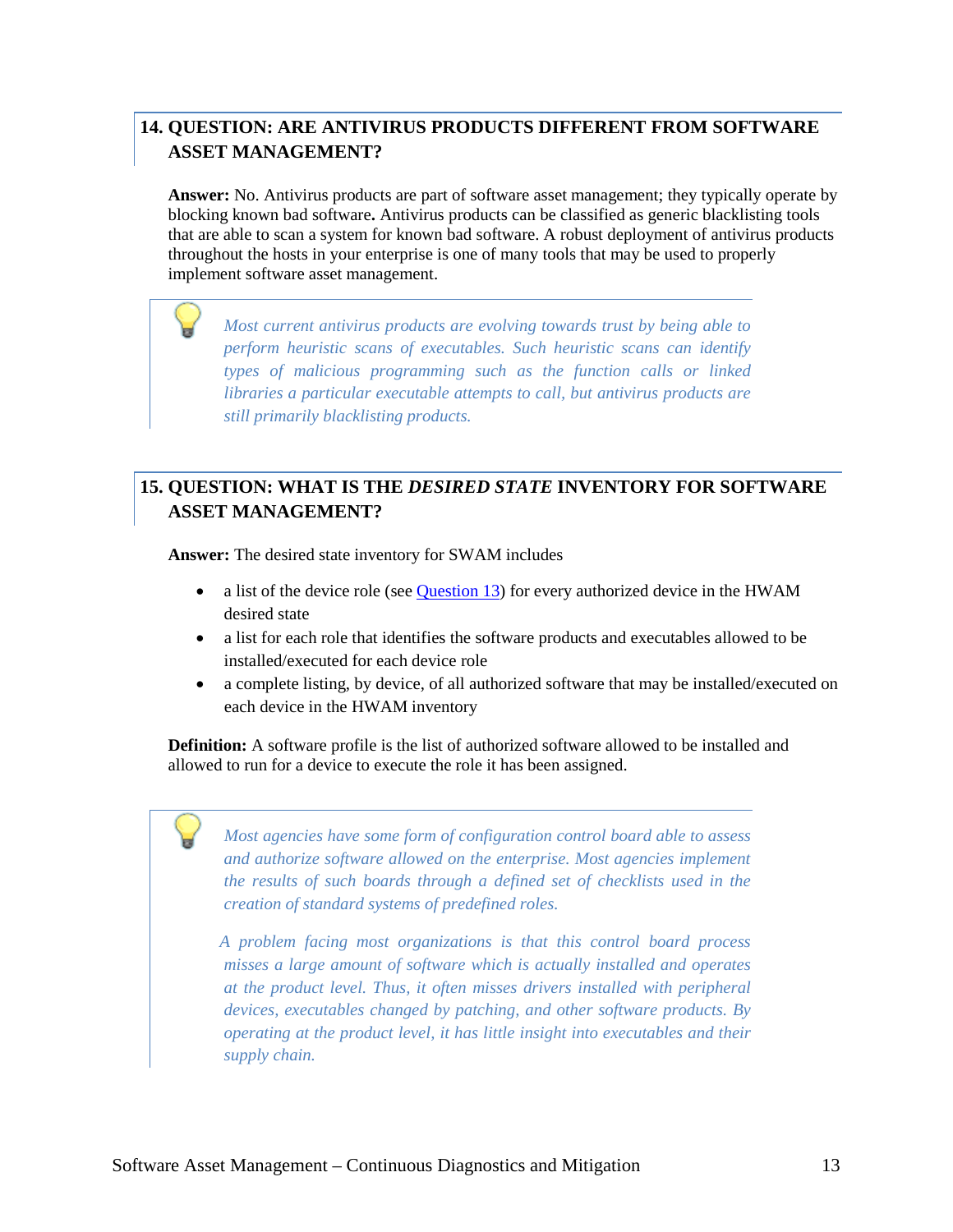*Unfortunately, it would be almost impossible for individual organizations to manage such authorizations for all products on their network, much less all executables. This is why it is so important to have automated tools that rely on community assessment of products and executables to facilitate this process.*

#### <span id="page-14-0"></span>**16. QUESTION: WHAT DATA SHOULD BE RECORDED IN DESIRED STATE?**

**Answer:** The minimal software asset management data recorded for the desired state should include the following:

| <b>Data Item</b>                                                                                                               | <b>Justification</b>                                                                                                                                                                                            |  |
|--------------------------------------------------------------------------------------------------------------------------------|-----------------------------------------------------------------------------------------------------------------------------------------------------------------------------------------------------------------|--|
| Software CPE (vendor, product, version,<br>release level) or equivalent (such as SWID) for<br>approved software                | Reporting device types<br>Supply chain management<br>Determining what products may apply<br>to devices                                                                                                          |  |
| Management responsibility for each CPE<br>management function (see Question 13)                                                | Identifying management responsibilities for<br>ensuring that licensing, patching, and<br>configuration standards are up-to-date. (If not<br>specified explicitly, this is assumed to be the<br>device manager.) |  |
| Time period that a software product is expected<br>to be on the whitelist/blacklist/graylist                                   | For identifying the life span of a particular<br>authorized software product. (All authorized<br>software must have a "remove by" date.)                                                                        |  |
| Digital fingerprints of expected software<br>executables (components, EXEs, DLLs, etc.)<br>for the approved software products. | To identify when the executable may have<br>changed, meaning it may no longer be "good"                                                                                                                         |  |

<span id="page-14-1"></span> *Digital fingerprints for executables (or any file) are long numbers computed by a* hashing *algorithm from the contents of the file. These fingerprints make it essentially impossible to change the file contents without changing the hash. Therefore, the digital fingerprint can be used to verify that software has not been changed from one point in the supply chain to another. When fingerprints are collected closer to the origin of the supply chain, they are more authoritative and thus more likely to be useful in detecting tampering.*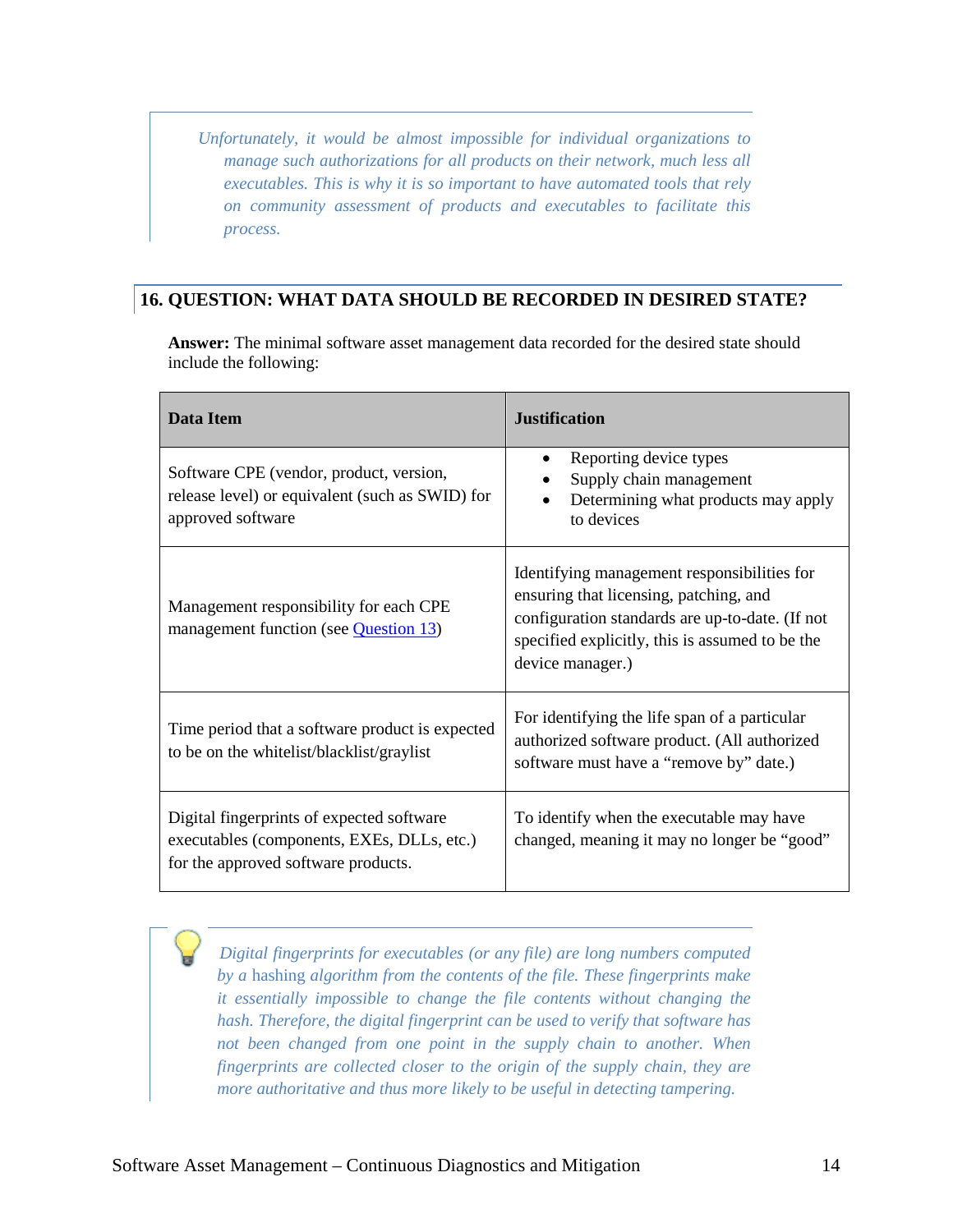

 *By design, this is a minimal list of data to be used as a starting point. There are many operational and security reasons that more data may be required.* 

If you collect other data you think is essential and/or useful, please document it and let us know so we can report your ideas here for other organizations to consider.

### <span id="page-15-0"></span>**17. QUESTION: HOW DOES AN ORGANIZATION DETERMINE ITS DESIRED STATE?**

**Answer:** Desired state is an organization's authorized software inventory—including asset characteristics—that is derived from the organization's processes and procedures. (See [Question](#page-12-0)  [13\]](#page-12-0).

The authorized software inventory includes

- Establishing and maintaining a list of roles and associated profiles of authorized software products and executables permitted on the authorized hardware device with that role. This may include
	- o Whitelisted software (see [Question 7\)](#page-9-1)
	- o Allowed graylisted software (see [Question 8\)](#page-9-2)
- Recording exceptions where a specific device may have additional software (risk) acceptance).
- Establishing and maintaining a list of software packages, products, and files that are explicitly disallowed on the network (blacklisted). These can range from packages that should not be installed on a corporate network due to their nature (e.g., pornography, gambling), to obsolete and vulnerable versions of corporate software (e.g., old versions of COTS), to invasive software packages that install unnecessary features on the network (e.g., toolbars, spyware, key loggers). Note: The blacklist is unnecessary if only whitelisted software is required to execute; however, an added blacklist does provide defense in depth.

Many whitelisting tools identify software with what the industry considers to be known good and known bad signatures. This can help identify trusted software and avoid putting known bad signatures on the allowed graylist.

Typically, whitelisting products provide digital fingerprints for executables in most commercial software products. This can help identify software executables that may have been modified to include malware. For custom code, an organization should perform CWE analysis on the code and compute its own digital fingerprints on validated code.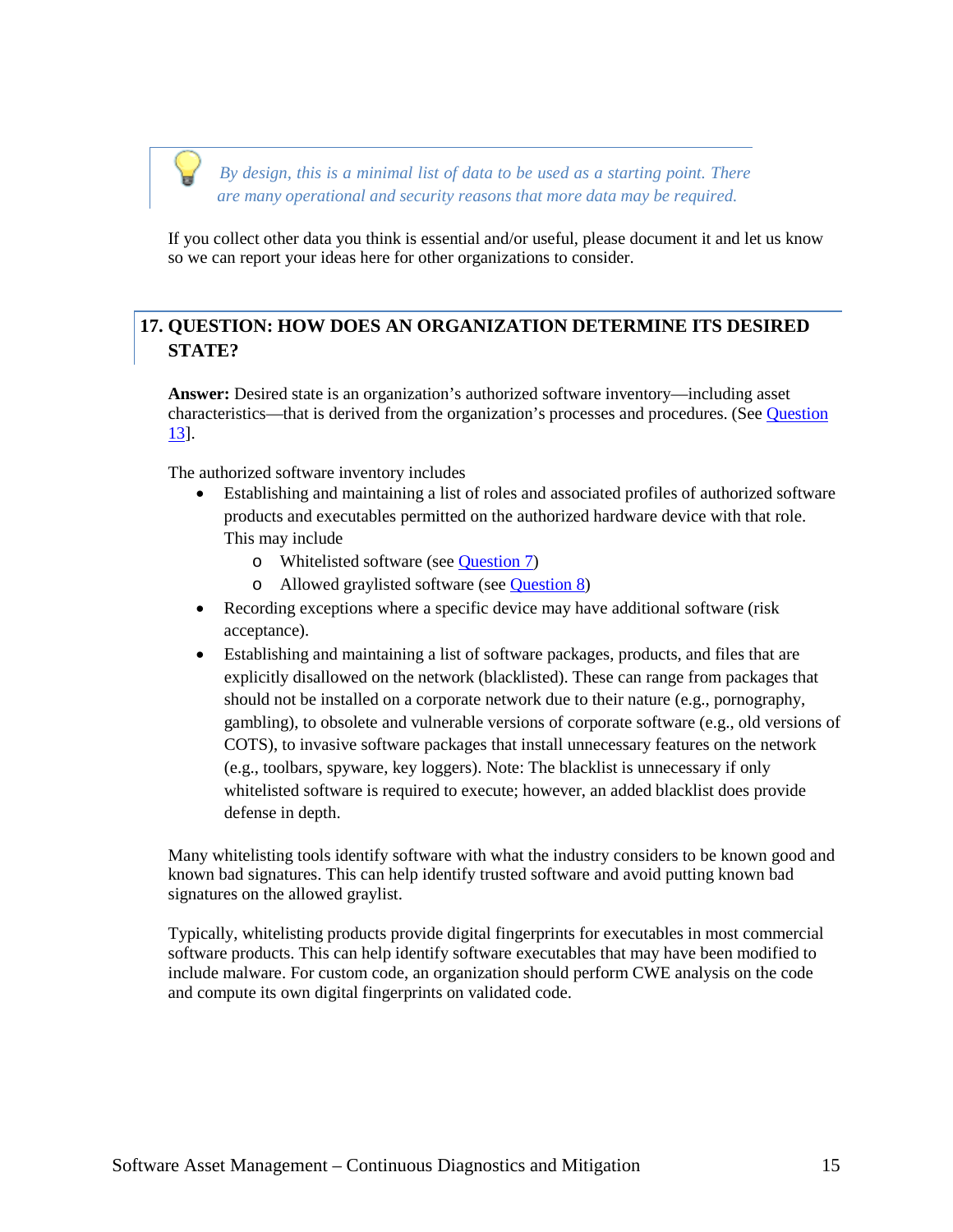

 *CWE analysis is the process of finding common weaknesses in computer code. It is an open process, and many current coding weaknesses are found and documented by the CWE initiative. (See [http://cwe.mitre.org/data/index.html.](http://cwe.mitre.org/data/index.html))* 

## <span id="page-16-0"></span>**18. QUESTION: HOW DOES AN ORGANIZATION DETERMINE WHEN CHANGES NEED TO BE MADE TO THE DESIRED STATE?**

**Answer:** There are many events that should trigger changes to the desired state. An organization must identify and respond to such events in a timely manner. Examples follow:

| Event                                                                                                                                                                                             | <b>Response</b>                                                                                                                                                                                                                                                                                                                     |  |
|---------------------------------------------------------------------------------------------------------------------------------------------------------------------------------------------------|-------------------------------------------------------------------------------------------------------------------------------------------------------------------------------------------------------------------------------------------------------------------------------------------------------------------------------------|--|
| A new software product or executable was<br>installed by an approved installer.                                                                                                                   | This could be automatically allowed to run or<br>be blocked. Typically, unless already classified<br>as a known "good," it would be added to the<br>graylist. Because the graylist should be small<br>(and should get smaller over time), software<br>products should be evaluated and moved to the<br>white or blacklists quickly. |  |
| Legacy software that is in the allowed graylist                                                                                                                                                   | Over 12-24 months, such software must be                                                                                                                                                                                                                                                                                            |  |
| exists on devices.                                                                                                                                                                                | either whitelisted or blacklisted.                                                                                                                                                                                                                                                                                                  |  |
| Unidentified software appears on a device that<br>was not put there by an authorized installer, or<br>the digital fingerprint of a formerly trusted<br>executable changes for no apparent reason. | This is likely to be malware. The organization<br>needs a way to prevent such software from<br>executing (because it is not whitelisted); the<br>organization must also have a way to remove it<br>and determine its origin.                                                                                                        |  |
| Digital fingerprints of expected software                                                                                                                                                         | The organization must use digital fingerprints                                                                                                                                                                                                                                                                                      |  |
| executables (e.g., components, EXEs, DLLs)                                                                                                                                                        | to identify when the executable may have                                                                                                                                                                                                                                                                                            |  |
| for the approved software products have                                                                                                                                                           | changed, meaning it may no longer be "good."                                                                                                                                                                                                                                                                                        |  |
| changed.                                                                                                                                                                                          | Changed executables may need to be removed.                                                                                                                                                                                                                                                                                         |  |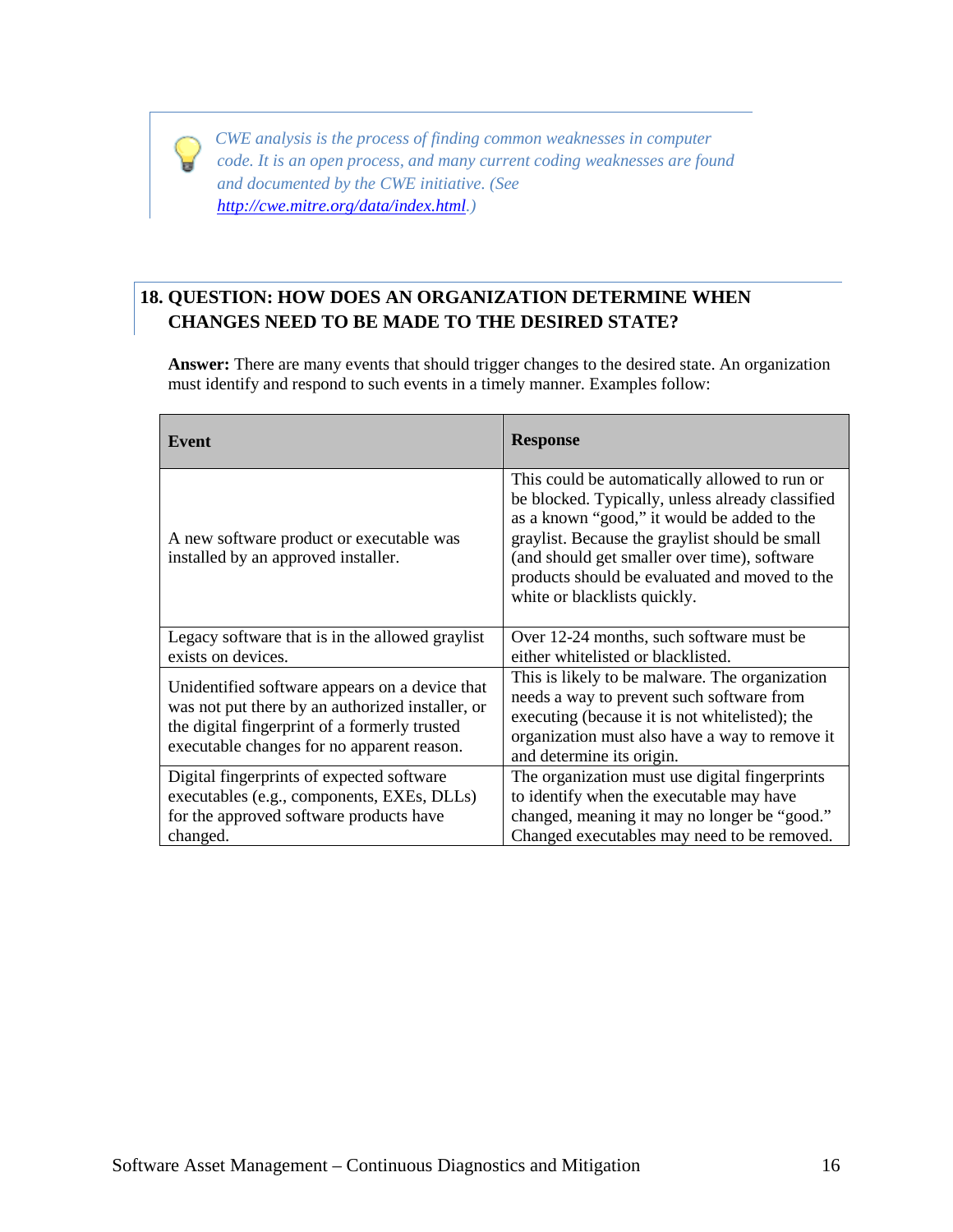# <span id="page-17-0"></span>**6 ACTUAL STATE**

#### <span id="page-17-1"></span>**19. QUESTION: WHAT IS ACTUAL STATE?**

**Answer:** The actual state for software asset management is 1) every software product and 2) every executable file that currently exists on enterprise networks, including correlations of the executable files with their corresponding products. This includes:

- Authorized and unauthorized software
- Malicious and non-malicious software
- Software allowed to run and software not allowed to run

 *It would be desirable to include mobile code, as well. However, it is currently infeasible to get validated authoritative digital fingerprints to verify mobile code.* 

#### <span id="page-17-2"></span>**20. QUESTION: WHAT MAKES UP THE ACTUAL STATE INVENTORY?**

Answer: The actual state inventory for software asset management is a listing, by discovered device, showing all discovered software (products and corresponding executables) found to exist on each device in the organization.

 *It is essential that this list of discovered software be complete and include all the software in the actual state, to the maximum extent possible.*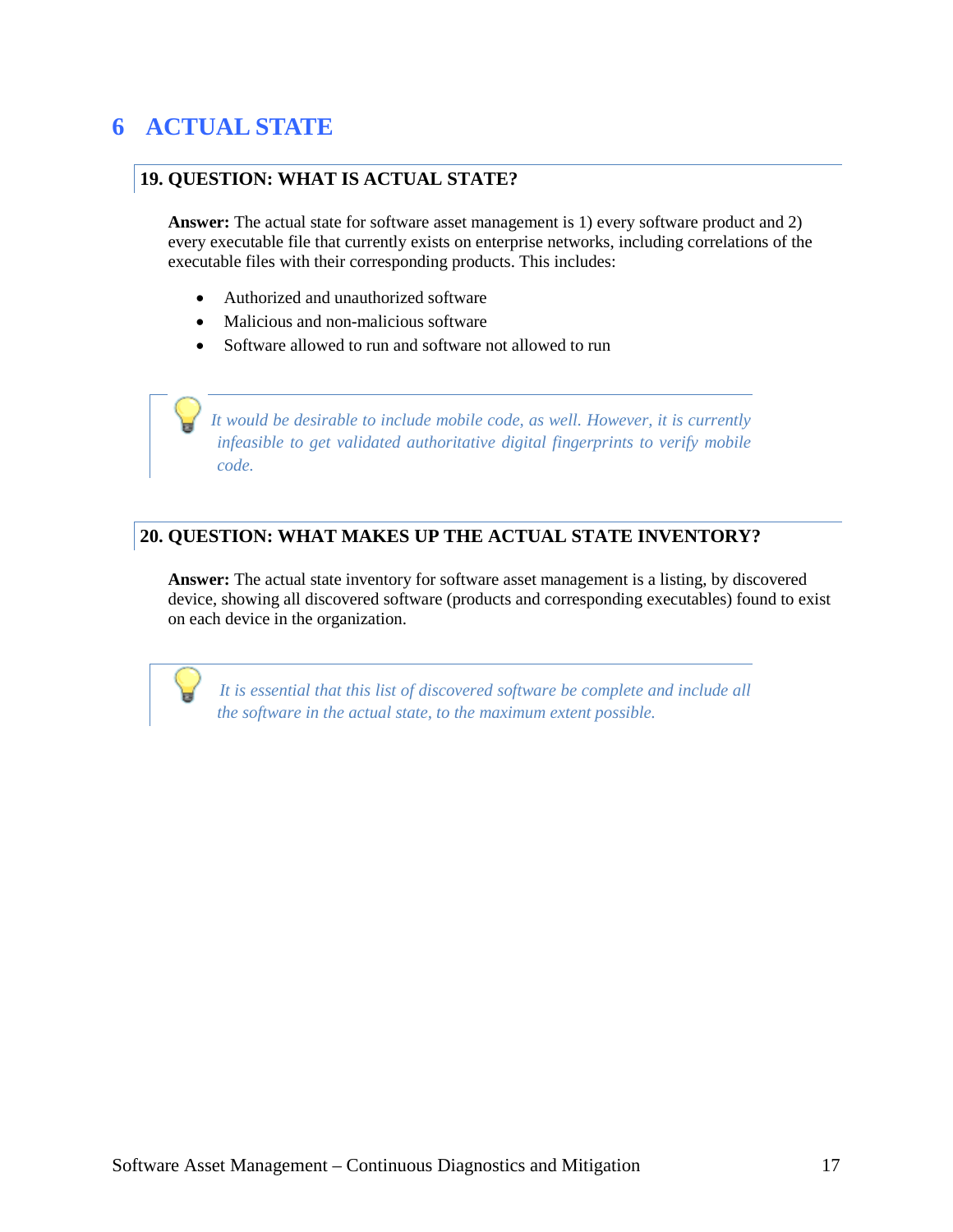#### <span id="page-18-0"></span>**21. QUESTION: WHAT DATA SHOULD BE RECORDED IN ACTUAL STATE?**

**Answer:** The minimal software asset management data recorded for the actual state should include:

| <b>Data Item</b>                                                                                                                                         | <b>Justification</b>                                                                                                                                             |  |
|----------------------------------------------------------------------------------------------------------------------------------------------------------|------------------------------------------------------------------------------------------------------------------------------------------------------------------|--|
| Software assets (products and executables)<br>detected on a hardware asset                                                                               | For future comparison of white and blacklisted<br>software                                                                                                       |  |
| Time period the software (CPE/executable) is<br>estimated to have been present                                                                           | To determine how long the software has been<br>seen and the last time the software was seen in<br>the enterprise                                                 |  |
| Sufficient data to allow comparison of the<br>actual software asset to authorized hardware<br>assets                                                     | For linking authorized software to the devices it<br>should be installed on<br>Mapping to CPE, SWID, etc. for<br>products<br>Digital fingerprint for executables |  |
| Data to uniquely identify the correct content<br>of each digital object that makes up the<br>software CPE (comparison to the digital<br>fingerprint)     | For correlating each unique identifier to each<br>executable that makes up a software suite                                                                      |  |
| The data necessary to deduce the software<br>CPE (or equivalent, such as SWID) from the<br>collection of software assets (identified digital<br>objects) | For linking CPEs (or equivalent, such as SWID)<br>to a particular software asset                                                                                 |  |

 *By design, this is a minimal list of data to be used as a starting point. There are many operational and security reasons that more data may be required.* 

If you collect other data you think is essential and/or useful, please document it and let us know so we can report your ideas here for other organizations to consider.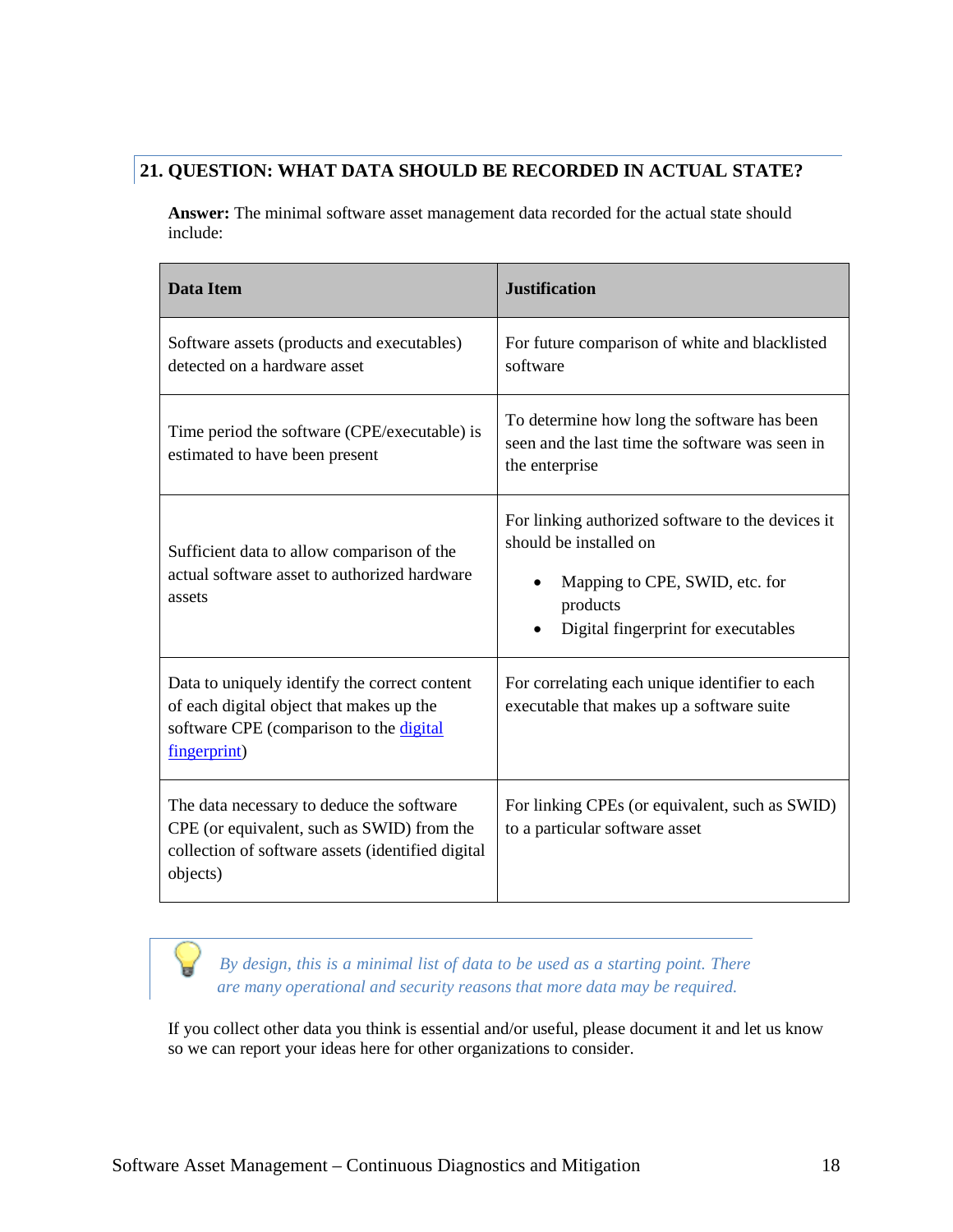## <span id="page-19-0"></span>**22. QUESTION: HOW DOES AN ORGANIZATION DETERMINE ITS ACTUAL STATE?**

**Answer:** The CDM program has established a strategically-sourced solution to provide sensors to collect data about the software that exists throughout your network. These sensors perform periodic software discovery and logging through a range of techniques such as registry scans, system self-reporting, and individual file analysis.

*As of 2013, most agencies have some form of configuration control board able to assess and authorize software allowed on enterprise. Most agencies implement the results of such boards through a defined set of checklists used in the creation of standard systems of predefined roles. The problem facing most organizations is a lack of insight into the actual state of their systems, especially with respect to being able to determine whether a graylist item should be authorized or classified as malicious. Without both desired and actual inventories, it is not feasible to identify missing or unauthorized software.* 

## <span id="page-19-2"></span><span id="page-19-1"></span>**7 FINDING RISK CONDITIONS AND DEFECTS**

#### **23. QUESTION: HOW DOES AN ORGANIZATION FIND THE DIFFERENCE BETWEEN DESIRED STATE AND ACTUAL STATE?**

Answer: If the desired state inventory and actual state inventory are set up correctly, all the data necessary to detect these potential risk conditions is available, and the risks can be detected with a simple database query. The results of the query can then be reported to a dashboard which can record when each risk condition was found and how long it existed. **Under CDM, this process is automated and handled by the CDM dashboard after data is received from the desired state inventory and the actual state sensors.**

**Definition:** A difference between the desired state and the actual state is considered to be a risk condition that can cause defects. The primary examples are listed in the table below:

| Difference detected between<br>desired and actual state | Why is this considered a<br>risk condition? | the Whatrisk?<br>What is the likely risk? |
|---------------------------------------------------------|---------------------------------------------|-------------------------------------------|
| Blacklisted software is allowed                         | Known bad software typically                | The software is likely to cause           |
| to be present or execute.                               | causes security compromise.                 | a security compromise.                    |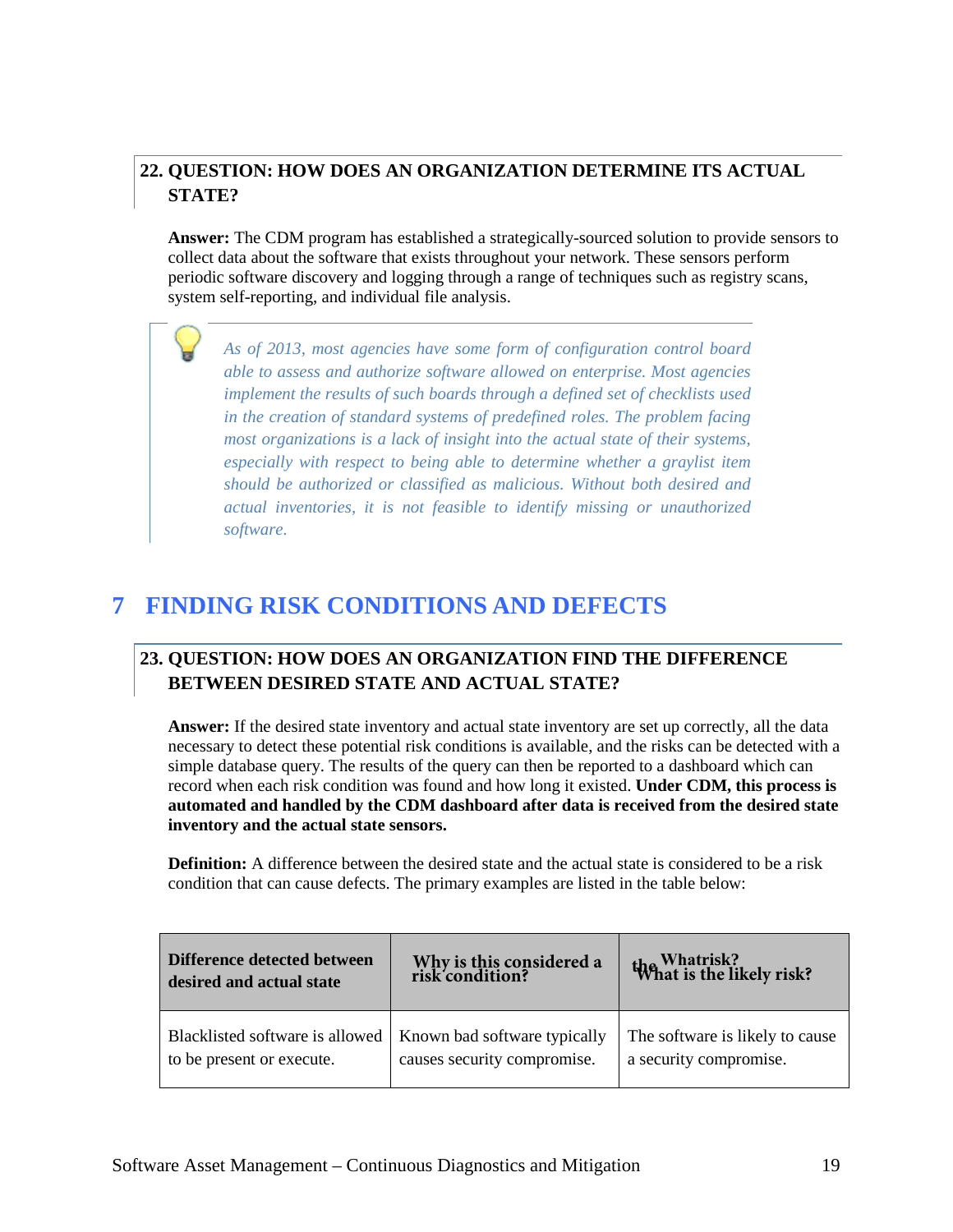| Graylisted software is allowed<br>to be present or to execute. | Software not verified to be<br>safe is likely to be executed.                                                              | Because the software has not<br>been verified to be safe, there<br>is an elevated risk that it will<br>cause a security compromise.                                                                                                                                                           |
|----------------------------------------------------------------|----------------------------------------------------------------------------------------------------------------------------|-----------------------------------------------------------------------------------------------------------------------------------------------------------------------------------------------------------------------------------------------------------------------------------------------|
| Unauthorized software is<br>present.                           | Software not listed in the<br>desired state is allowed to be<br>present or to execute.                                     | Because the software has not<br>been verified to be safe, there<br>is an elevated risk that it will<br>cause a security compromise.<br>Because the software does not<br>appear in the desired state list,<br>there is an elevated risk that it<br>will cause a security<br>compromise.        |
| Non-reporting devices are<br>present.                          | Because the device is not<br>reporting what software is<br>present, there is an elevated<br>risk of malware being present. | Typically, if a device is not<br>reporting, the software<br>manager(s) don't know what<br>needs to be fixed, so defects<br>increase over time.<br>There is also a risk that the<br>device may not be reporting<br>because malware or a<br>malicious insider has<br>interfered with reporting. |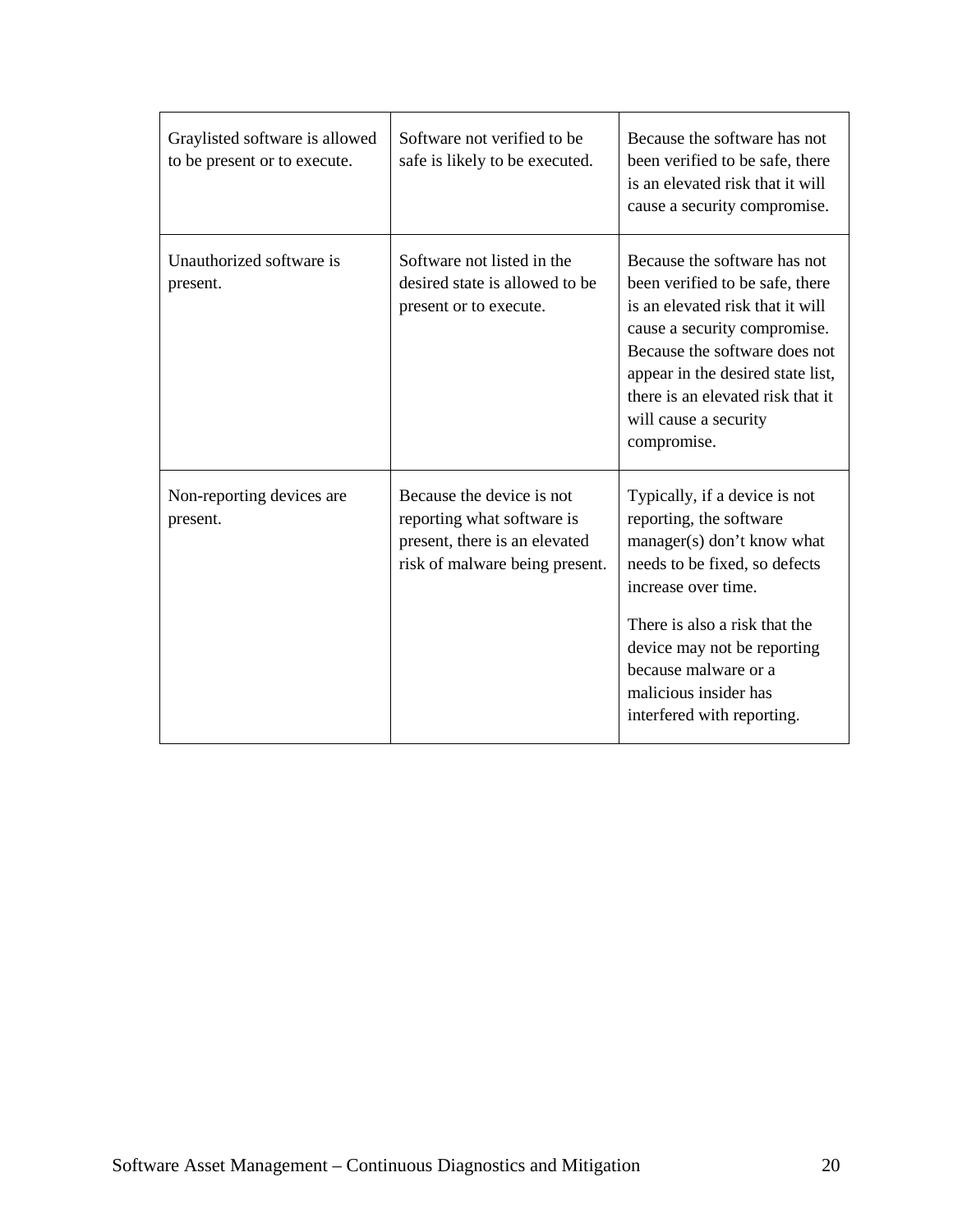# <span id="page-21-1"></span><span id="page-21-0"></span>**8 FIXING DEFECTS**

#### **24. QUESTION: WHAT OPTIONS ARE AVAILABLE FOR ADDRESSING THE DIFFERENCES BETWEEN ACTUAL AND DESIRED STATE?**

**Answer:** Once the CDM dashboard has identified the differences between actual and desired state inventories, the dashboard will mark the software assets for which there are risk conditions. Scoring algorithms will be applied to estimate the risk. The risk score may increase if the risk condition is older (over time, the probability of compromise increases). The risk score may also be higher for some kinds of software.

| <b>Risk Condition</b>                          | <b>Detection Rule</b>                                                                                                                                                                                                         | <b>Response Options</b>                                                                                                                                                                                                                                                        |  |
|------------------------------------------------|-------------------------------------------------------------------------------------------------------------------------------------------------------------------------------------------------------------------------------|--------------------------------------------------------------------------------------------------------------------------------------------------------------------------------------------------------------------------------------------------------------------------------|--|
| Blacklisted software is<br>allowed to execute. | Software appears in the actual<br>state inventory but is<br>blacklisted in the desired state<br>inventory, and execution is not<br>blocked.                                                                                   | Block the software from<br>$1 \quad$<br>executing.<br>Remove it from the actual<br>2 <sup>1</sup><br>state (uninstall).<br>3.<br>Un-blacklist it. (This<br>response is dangerous.)                                                                                             |  |
| Graylisted software is<br>allowed to execute.  | Software appears in the actual<br>state inventory but is graylisted<br>in the desired state inventory,<br>and execution is not blocked.                                                                                       | 1. Block the software from<br>executing.<br>Remove it from the actual<br>2.<br>state (uninstall).<br>Whitelist it. (This response<br>3.<br>could be dangerous.)<br>Issue: This defect starts as a lower<br>risk than the previous one, but the<br>risk can increase over time. |  |
| Unauthorized software<br>is present.           | Software appears in the actual<br>state inventory but not in the<br>desired state. (Note: An<br>organization may automatically<br>graylist software if it is<br>installed by an approved<br>installer to avoid this problem.) | Add the software to the desired state,<br>and white/gray/blacklist it.                                                                                                                                                                                                         |  |

Actual removal of the risk will require the following actions: